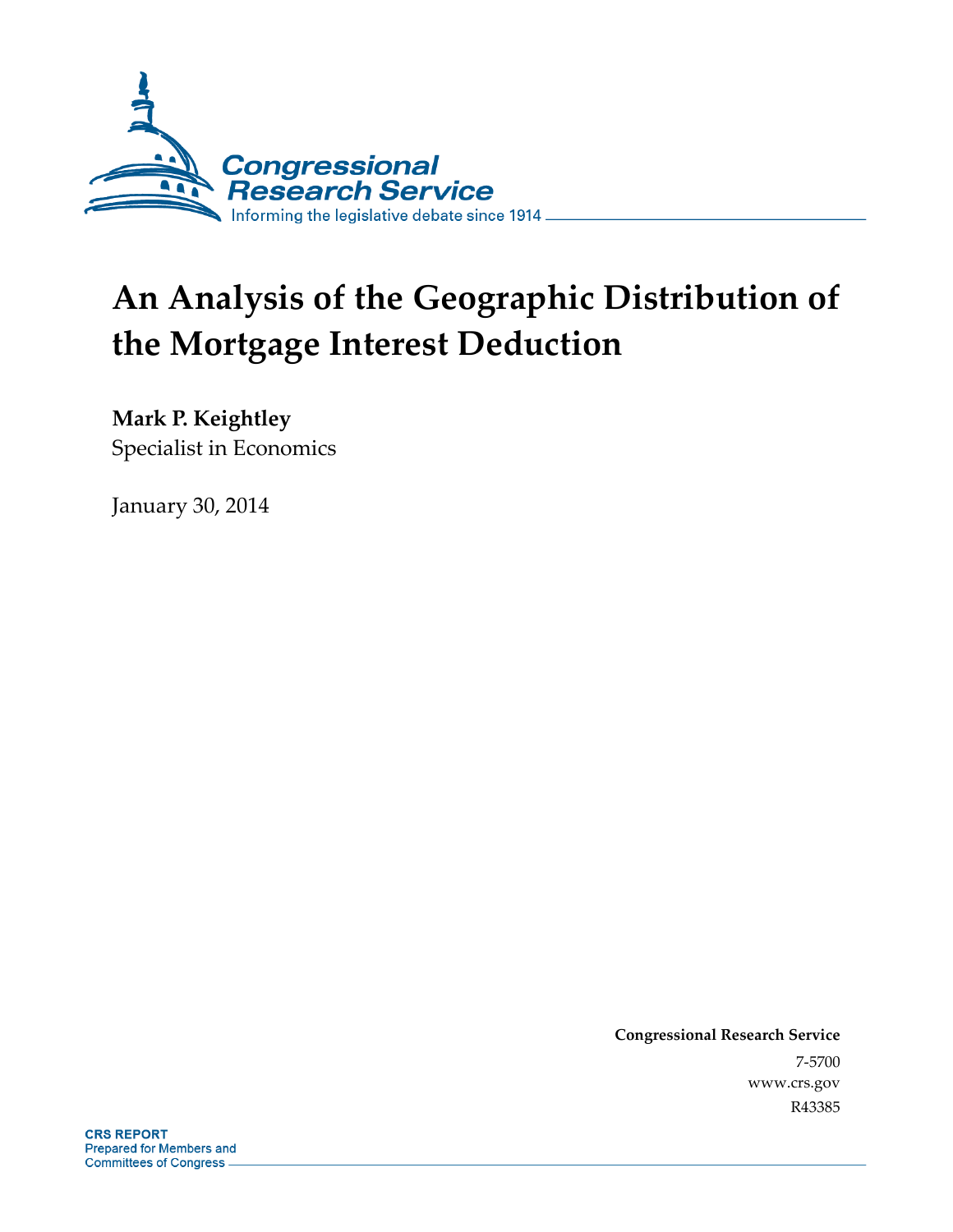## **Summary**

This report analyzes variation in the mortgage interest deduction tax expenditure across states. Tax expenditures, such as the mortgage interest deduction, can generally be viewed as government spending administered via the tax code, or as tax incentives that are intended to achieve particular policy objectives. Regardless of the interpretation, tax expenditures provide a benefit to qualifying taxpayers by lowering their federal tax liabilities. Recent proposals to change the mortgage interest deduction could affect how its benefits are distributed. Understanding how the deduction's benefits are currently distributed across taxpayers in different states may help Congress in assessing the potential impact on constituents from a particular policy change.

Currently, a homeowner may deduct the interest they pay on a mortgage that finances a primary or secondary residence as long as they itemize their tax deductions. The amount of interest that may be deducted is limited to the interest incurred on the first \$1 million of combined mortgage debt and the first \$100,000 of home equity debt (\$1.1 million total). If a taxpayer has a mortgage exceeding \$1 million they may still claim the deduction, but they must allocate their interest payments appropriately to ensure that only the interest associated with the first \$1 million of debt is deducted. The Joint Committee on Taxation (JCT) has consistently estimated the mortgage interest deduction to be one of the largest tax expenditures.

The results of the analysis presented in this report indicate that the benefits of the mortgage interest deduction are not distributed uniformly across the states. A number of reasons that likely explain why the variation exists are discussed, including differences in homeownership rates, home prices, state and local tax policies, and area incomes. The data used in this report, however, are unable to isolate and quantify the effect each one of these factors has on the variation across states.

In recent years a number of proposals to modify the mortgage interest deduction have emerged. Some proposals would reduce the maximum mortgage amount on which the mortgage interest deduction could be taken, presumably to better target potential new homeowners and moderate income taxpayers. Other proposals have suggested converting the deduction to a tax credit. A credit would provide the same dollar-for-dollar benefit to claimants regardless of income, and would not require itemization. Still other proposals would preserve the provision as a deduction, but limit the rate at which higher income taxpayers could deduct interest.

Analysis of several of the more frequently proposed changes suggests that some of them may provide a benefit that is more uniformly distributed. For example, limiting the size of mortgages that qualify for the deduction could reduce some of the variation that is caused by regional differences in home prices. Replacing the deduction with a credit, or limiting the rate at which interest could be deducted, could reduce variation in benefits caused by differences in area incomes. Still, it is important to understand that any change to the mortgage interest deduction would likely require careful consideration over how to transition to the new policy to minimize disruptions to the housing market and overall economy.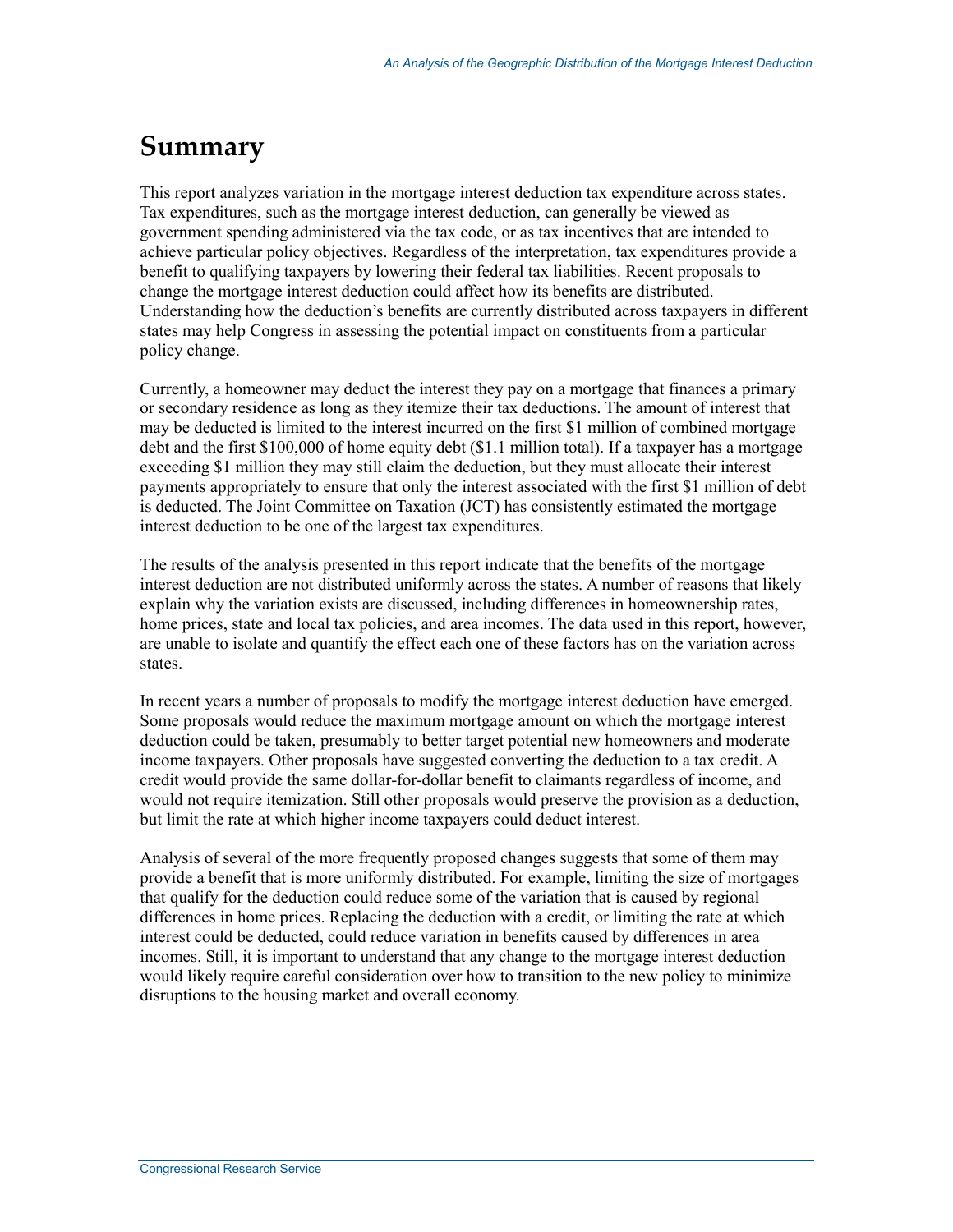## **Contents**

## **Figures**

### **Tables**

| Table A-1. Statistics on Mortgage Interest Deduction Tax Expenditures, by State         |  |
|-----------------------------------------------------------------------------------------|--|
| Table B-1. Distribution by Income Class of Mortgage Interest Deduction Tax              |  |
| Table B-2. Estimated Average Tax Rates for Purposes of Allocating the Mortgage Interest |  |

## **Appendixes**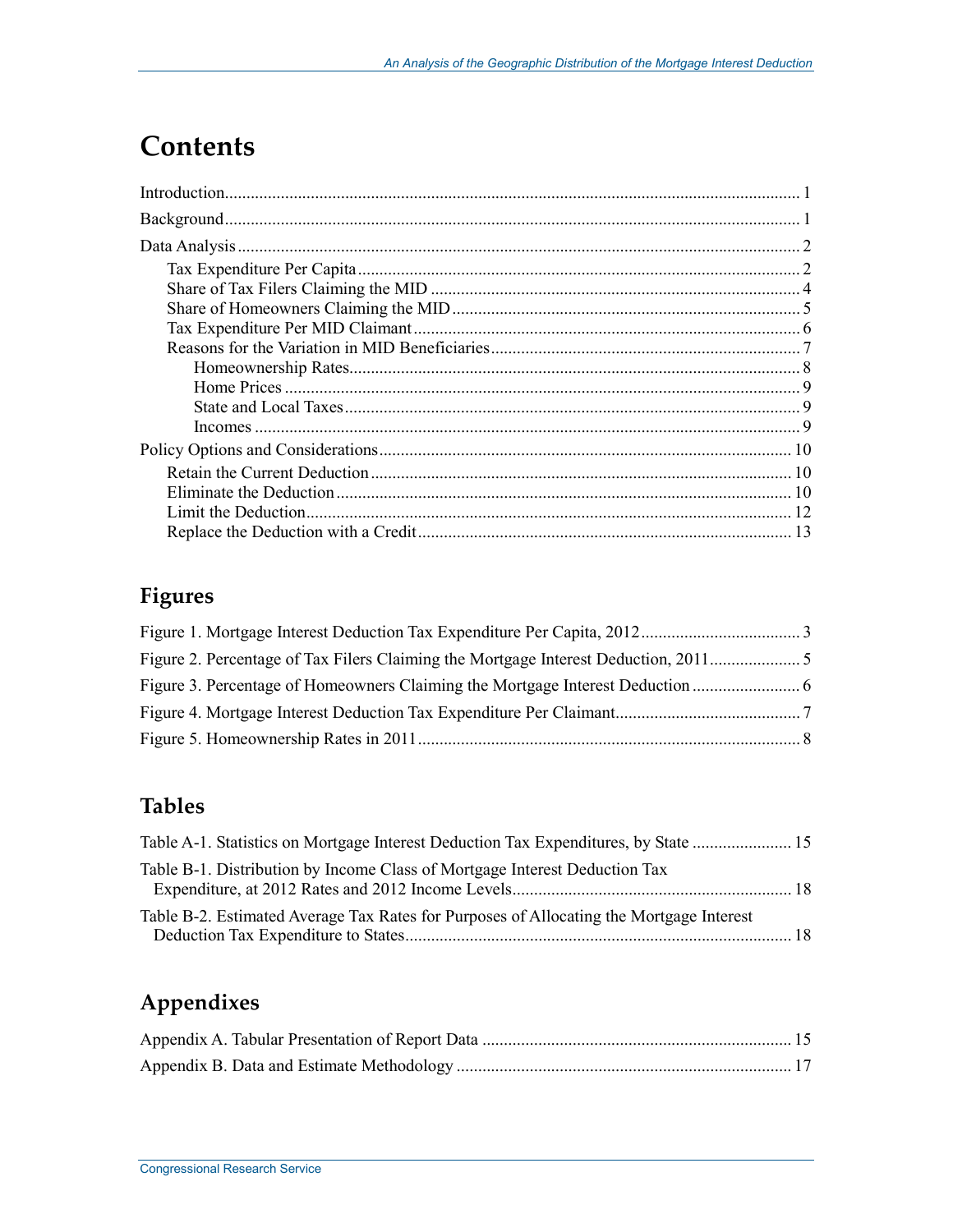### **Contacts**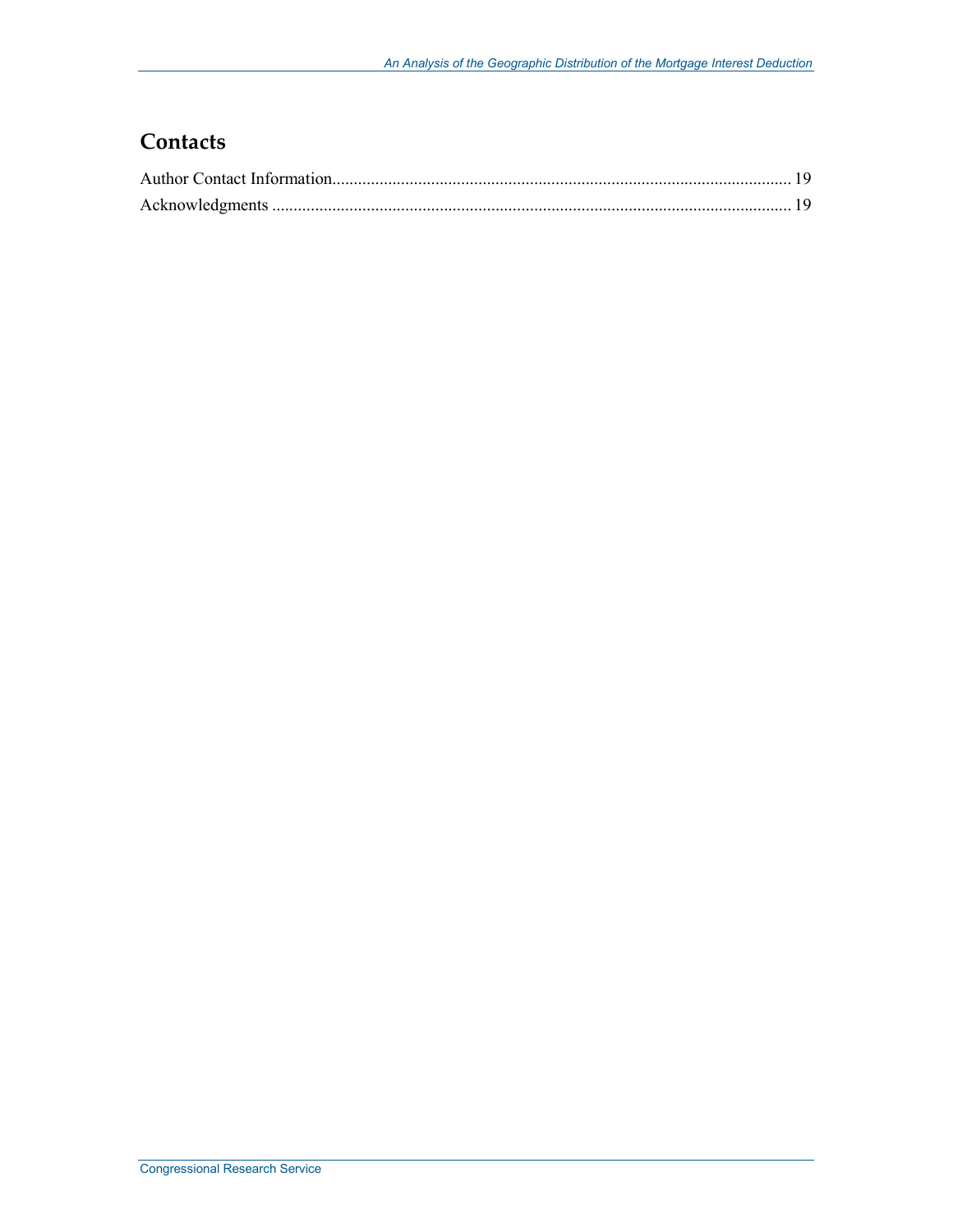## **Introduction**

This report presents data on the geographic distribution of the mortgage interest deduction (MID) tax expenditure. Tax expenditures can generally be viewed as either government spending administered via the tax code, or tax incentives that are intended to achieve particular policy objectives. Regardless of the interpretation, tax expenditures such as the mortgage interest deduction provide a benefit to qualifying taxpayers by lowering their federal tax liabilities. For this reason, and because policy makers have expressed interest in increasing equity in the tax code, it is important to understand how the benefits of the mortgage interest deduction are distributed.<sup>1</sup> Additionally, understanding how the benefits of the deduction are currently distributed across taxpayers in different states may help Congress in assessing the potential impact on constituents from a particular policy change. $<sup>2</sup>$ </sup>

## **Background**

Currently, a homeowner may deduct the interest paid on a mortgage that finances a primary or secondary residence as long as they itemize their tax deductions.<sup>3</sup> The amount of interest that may be deducted is limited to the interest incurred on the first \$1 million of combined mortgage debt and the first \$100,000 of home equity debt (\$1.1 million total). If a taxpayer has a mortgage exceeding \$1 million they may still claim the deduction, but they must allocate their interest payments appropriately to ensure that only the interest associated with the first \$1 million of debt is deducted.

The value of the deduction generally increases with a taxpayer's income. There are two primary reasons for this. First, the value of the mortgage interest deduction, like all deductions, depends on an individual's marginal tax rate. For example, an individual in the 25% marginal tax bracket, paying \$10,000 in mortgage interest, would realize a reduction in taxes of \$2,500 (\$10,000 multiplied by 25%). In comparison, for someone in the 35% tax bracket the reduction in taxes for deducting the identical amount of interest would be \$3,500 (\$10,000 multiplied by 35%). Second, higher-income individuals tend to purchase more expensive homes, which results in larger mortgage interest payments, and hence, a larger deduction.

Although many contend that the purpose of the mortgage interest deduction is to promote homeownership, this was not the deduction's original purpose. When laying the framework for the modern federal income tax code in 1913, Congress recognized the importance of allowing for the deduction of expenses incurred in the generation of income, which is consistent with traditional economic theories of income taxation.<sup>4</sup> As a result, all interest payments were made

<sup>1&</sup>lt;br><sup>1</sup> For example, Senate Finance Committee Chairman Max Baucus and House Ways and Means Committee Chairman Dave Camp stated jointly "For the good of our economy, and for the sake of making the tax code simpler and fairer for families, Congress needs to come together to realign the tax code." https://taxreform.gov/why-reform.html.

<sup>&</sup>lt;sup>2</sup> While there are other distributions that might be of interest to policy makers (e.g., across income levels), analysis of these other distributions is beyond the scope of this report.

 $3$  The alternative to itemizing one's tax deduction is to claim the standard deduction.

<sup>4</sup> Sen. William Borah, *Congressional Record*, August 28, 1913, p. S3832.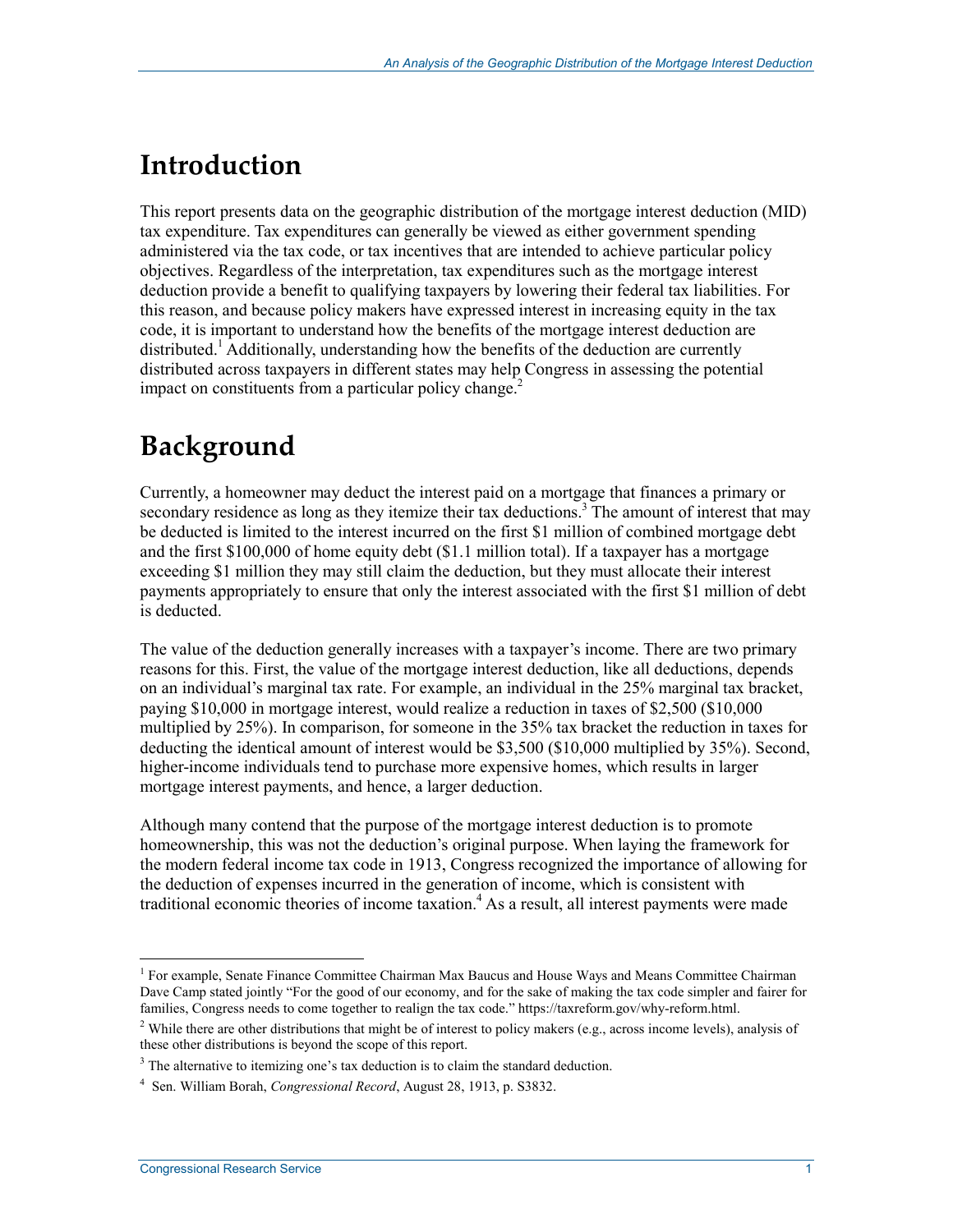deductible with no distinction made for business, personal, living, or family expenses.<sup>5</sup> It is likely that no distinction was made because most interest payments were business related expenses at the time and, compared to today, households generally had very little debt on which interest payments were required—credit cards had not yet come into existence and the mortgage finance industry was in its infancy. Among those that did hold a mortgage, the majority were farmers.

For more than 70 years there was no limit on the amount of home mortgage interest that could be deducted. The Tax Reform Act of 1986 (TRA86; P.L. 99-514) eventually restricted the amount of mortgage interest that could be deducted and limited the number of homes for which the deduction could be claimed to two. Mortgage interest deductibility was limited to the purchase price of the home, plus any improvements, and on debt secured by the home but used for qualified medical and educational expenses.<sup>6</sup> Subsequently, the Omnibus Budget Reconciliation Act of 1987 (P.L. 100-203) resulted in the basic deduction limits that exist today.

In recent years a number of proposals to modify the mortgage interest deduction have emerged. Some proposals would reduce the maximum mortgage amount on which the mortgage interest deduction could be taken, presumably to better target potential new homeowners and moderate income taxpayers. Other proposals have suggested converting the deduction to a tax credit. A credit would provide the same dollar for dollar benefit to claimants regardless of income, and would not require itemization. Still other proposals would preserve the provision as a deduction, but limit the rate at which higher income taxpayers could deduct interest. Specific proposals are presented and analyzed later in this report, after analysis of the data.

## **Data Analysis**

The Joint Committee on Taxation (JCT) has estimated that the mortgage interest deduction reduced federal tax revenues by \$68.5 billion in  $FY2012$ .<sup>7</sup> This implies that individuals claiming the mortgage interest deduction realized a benefit of the same magnitude in the form of reduced taxes. The following analysis seeks to describe how this benefit is distributed across states using a variety of statistical measures. Because the JCT does not produce tax expenditure estimates on a state-by-state basis, an approach that accounts for state-level differences in incomes and in amounts of mortgage interest deducted was used to allocate the JCT's national expenditure estimate to the states. **Appendix A** presents the data contained in this section in tabular form. A summary of the allocation method and data sources may be found in the **Appendix B**.

### **Tax Expenditure Per Capita**

**Figure 1** displays the estimated per capita mortgage interest deduction tax expenditure for each state. The data presented in the figure may be interpreted in one of two ways: (1) the amount of federal spending per person in each state that is attributable to the mortgage interest deduction

1

<sup>5</sup> U.S. Congress, Senate Committee on the Budget, *Tax Expenditures: Compendium of Background Material on Individual Provisions*, committee print, prepared by Congressional Research Service, 110<sup>th</sup> Cong., 2<sup>nd</sup> sess., December 2008, S. Prt. 110-667 (Washington: GPO, 2008), p. 330.

<sup>6</sup> Ibid.

<sup>7</sup> U.S. Congress, Joint Committee on Taxation, *Estimates of Federal Tax Expenditures For Fiscal Years 2012-2017*, committee print, 113<sup>th</sup> Cong., 1<sup>st</sup> sess., February 1, 2013, JCS-1-13 (Washington: GPO, 2013).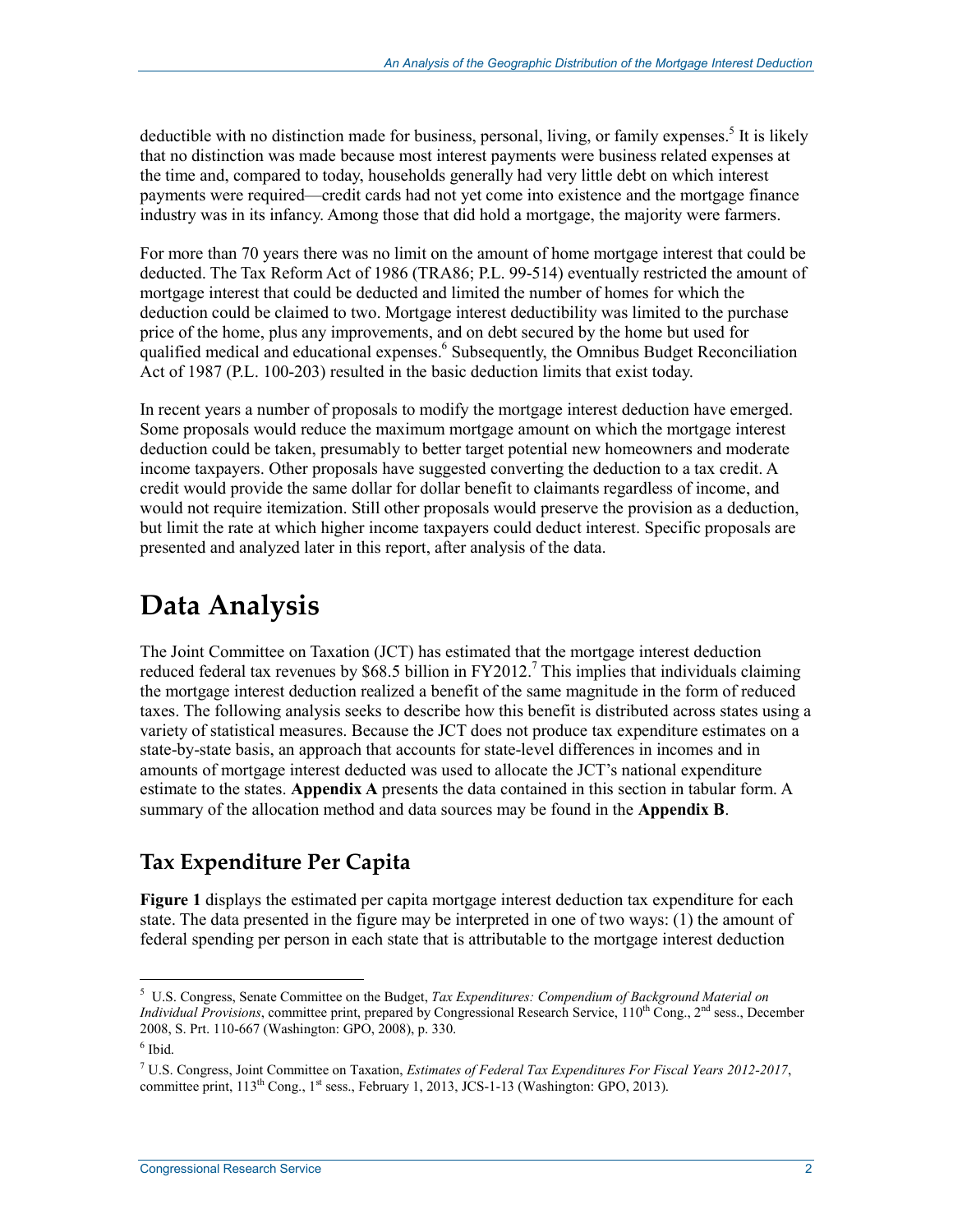that is administered through the tax code; (2) the average reduction in federal tax liability realized by individuals in each state from allowing mortgage interest to be deducted. Nationwide, the average per capita tax expenditure in 2012 was \$219.



**Figure 1. Mortgage Interest Deduction Tax Expenditure Per Capita, 2012** 

**Source:** CRS estimates.

**Notes:** See **Appendix B** for discussion of methodology.

**Figure 1** shows that variation exists between the states in the benefit they receive from the deduction. To account for differences in populations, **Figure 1** displays the tax expenditure data in per capita terms. The residents of Mississippi and West Virginia were the smallest per capita beneficiaries of the mortgage interest deduction. Residents in Mississippi received on average about \$87 in mortgage interest deduction tax expenditures in 2012, while West Virginians realized a slightly larger benefit of \$88 per person. In contrast, the residents of the District of Columbia were the largest beneficiary with a per person tax expenditure estimate of \$426, followed by residents of Maryland with a benefit of \$414 per person. Stated differently, the per capita benefit in the District of Columbia and Maryland is estimated to be nearly five times the per capita benefit in Mississippi and West Virginia. The results are similar when the 10 smallest per capita beneficiary states are compared to the 10 largest per capita beneficiary states. Residents of the 10 smallest beneficiary states received an average of \$106 per person in mortgage interest deduction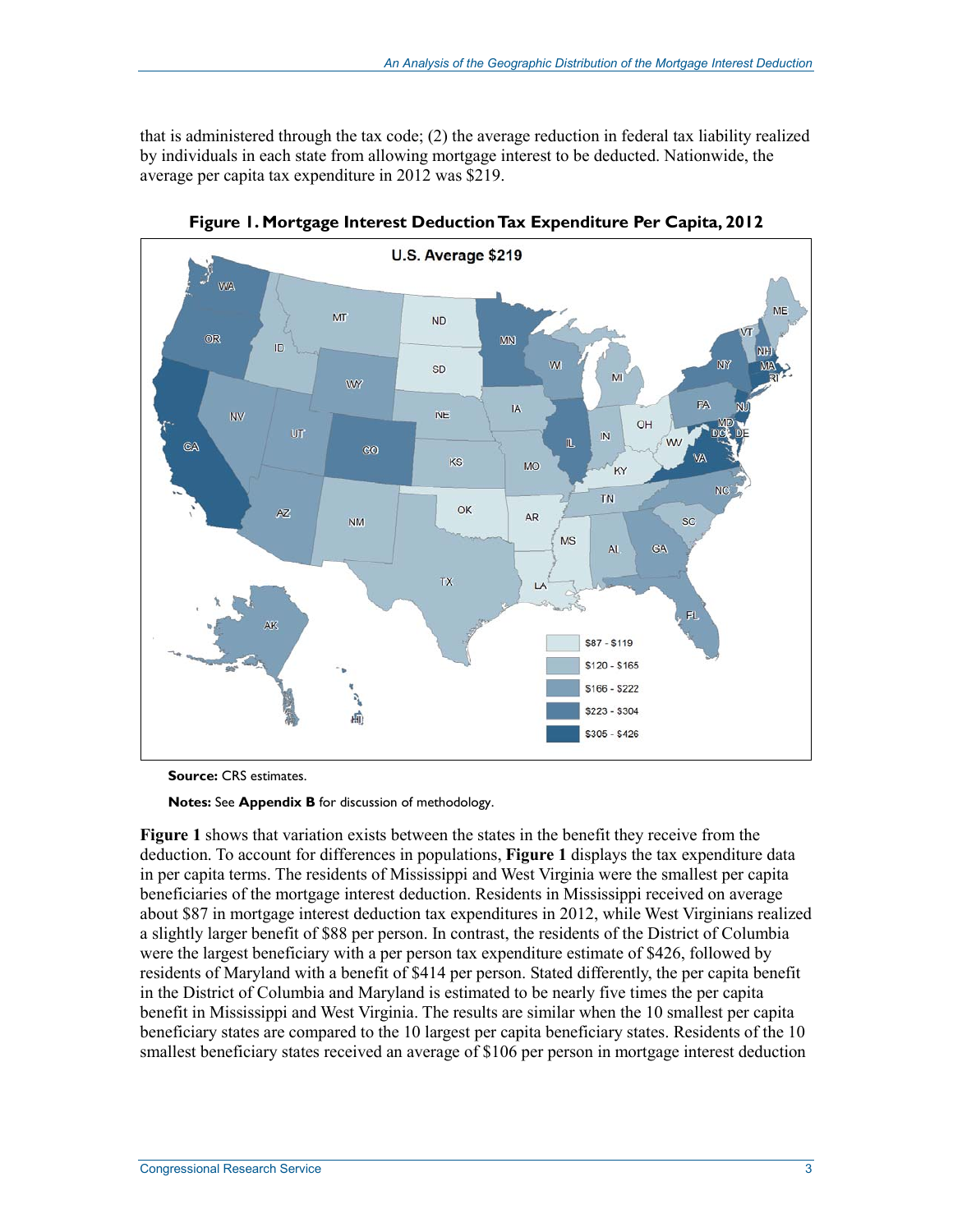tax expenditures while residents of the 10 largest beneficiary states averaged \$350 per person, or nearly 3.5 times as much per person.<sup>8</sup>

**Figure 1** also highlights where the largest and smallest beneficiary states are located. The benefits are most highly concentrated along the mid-Atlantic and northeastern coastal states, and the west coast. Several other states scattered throughout the country also are among the largest beneficiaries, such as Colorado, Hawaii, Illinois, and Minnesota. The states receiving the least benefit per person are mostly found in the Midwest and Southern regions of the country, as well as portions of the Southwest and Northwest.

### **Share of Tax Filers Claiming the MID**

Another way to examine the mortgage interest deduction is to look at the distribution of tax filers claiming the deduction. The deduction was claimed on 25% of tax returns nationally. However, there was considerable variation in claim rates across the country (see **Figure 2**). For example, South Dakota and North Dakota had the lowest claim rates, with 14% and 15% of their tax filers claiming the deduction, respectively. The highest claim rates were found in Connecticut, where 33% of filers claimed the deduction, and Maryland, where 35% of filers claimed it. Generally, claim rates were highest along the west coast and portions of the east coast. Tax filers in several western states, such as Colorado, Idaho, and Utah, and Midwestern states such as Illinois, Minnesota, and Wisconsin also claimed the deduction at rates higher than the national average.

1

<sup>&</sup>lt;sup>8</sup> The 10 largest beneficiaries were California, Colorado, Connecticut, D.C., Hawaii, Massachusetts, Maryland, New Jersey, Virginia, and Washington. The 10 smallest beneficiaries were Arkansas, Iowa, Kentucky, Louisiana, Mississippi, North Dakota, Oklahoma, Ohio, South Dakota, and West Virginia.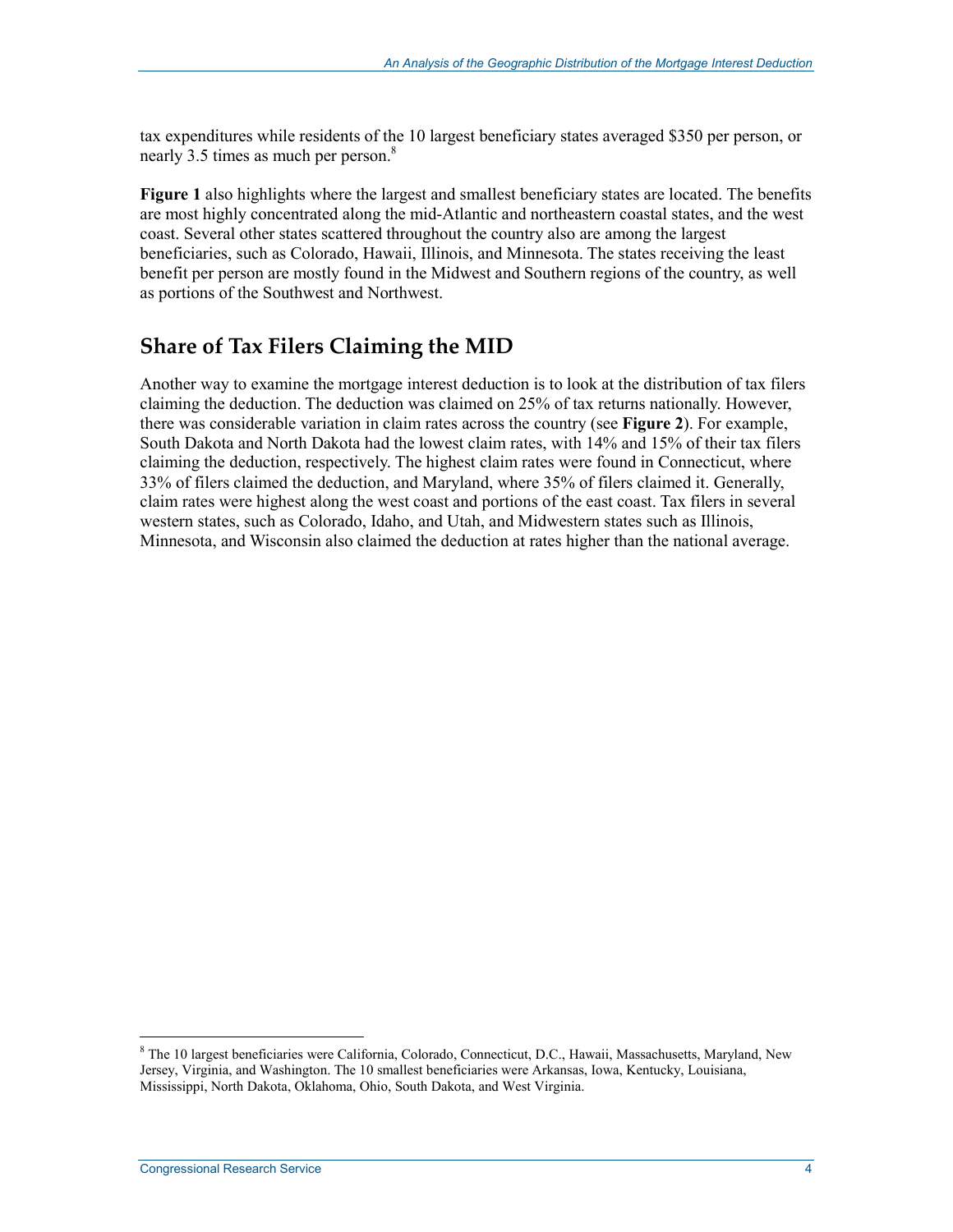

**Figure 2. Percentage of Tax Filers Claiming the Mortgage Interest Deduction, 2011** 

**Source:** CRS calculations using Internal Revenue Service's 2011 Statistics of Income (SOI), http://www.irs.gov/uac/SOI-Tax-Stats---Historic-Table-2.

### **Share of Homeowners Claiming the MID**

Some may have the impression that all homeowners benefit from the mortgage interest deduction. In fact, only about half of all homeowners nationally (48%) claim the deduction, as shown in **Figure 3**. Several factors may explain why some homeowners do not claim the deduction, including not having a mortgage, low mortgage payments (either from being towards the end of the mortgage period or due to living in a low cost area), or living in a state without an income tax. These factors are discussed in greater detail below.

The distribution of homeowners who claim the mortgage interest deduction generally mimics the distribution of tax filers who claim the mortgage interest deduction. States such as Louisiana, Mississippi, North Dakota, South Dakota, and West Virginia had the lowest percentage of homeowners who claimed the deduction. Homeowners on the west coast and parts of the mid-Atlantic and northeastern states had some of the highest claim rates, as did Colorado, Utah, and a handful of other states scattered across the country.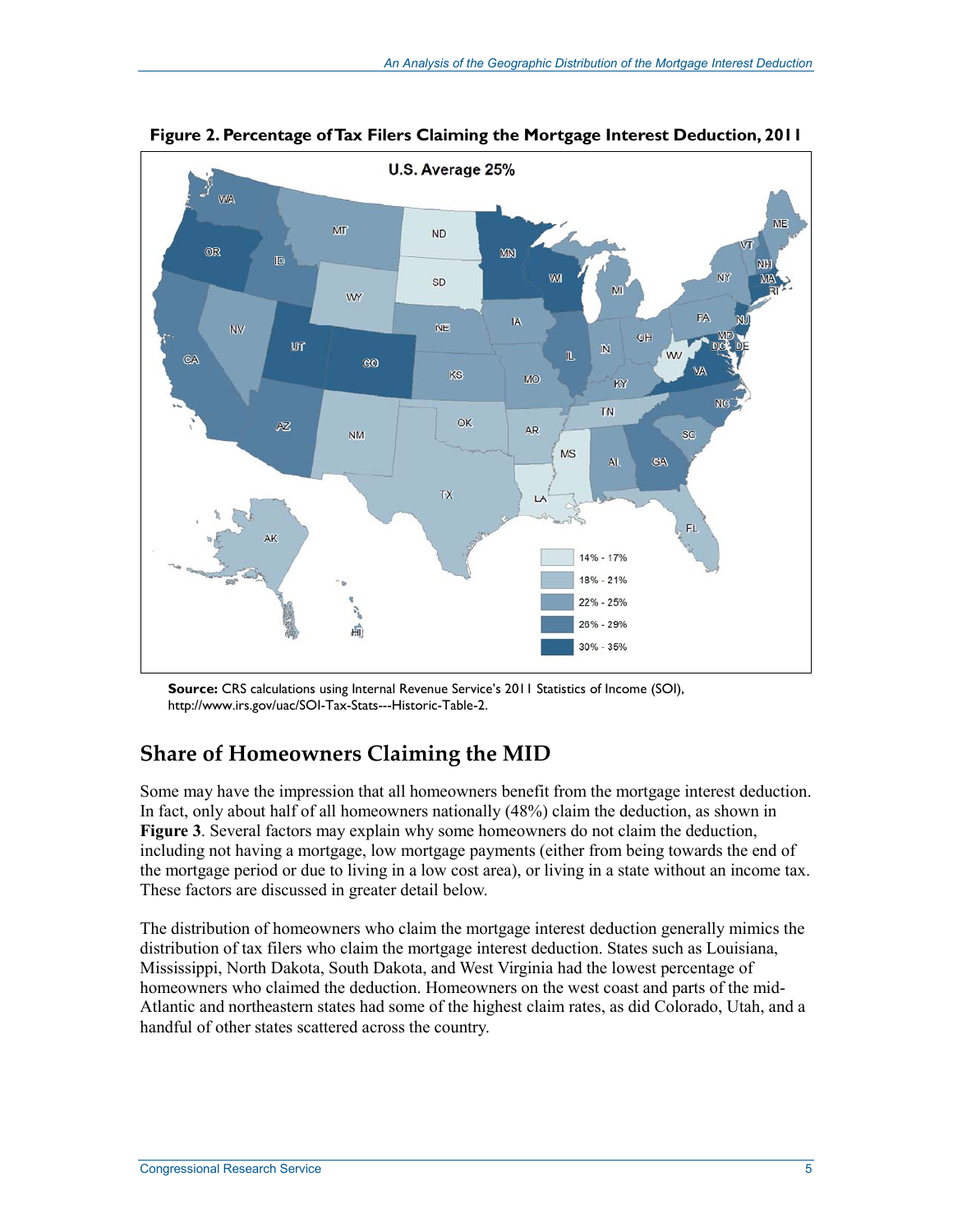

**Figure 3. Percentage of Homeowners Claiming the Mortgage Interest Deduction** 

**Source:** CRS estimates.

**Notes:** See **Appendix B** for discussion of methodology.

### **Tax Expenditure Per MID Claimant**

**Figure 4** displays geographic distribution of the mortgage interest deduction tax expenditure per claimant for each state. The data show that Americans claiming the mortgage interest deduction saved approximately \$1,906 in taxes on average in 2012. Given the variation in tax filers claiming the mortgage interest deduction and variation in the percent of homeowners claiming the deduction, it is not surprising that **Figure 4** indicates that there is variation across the country in the benefit received by those claiming the deduction. Claimants in D.C. received the largest average benefit (\$3,272) as the result of the deduction, followed by homeowners claiming the deduction in California (\$2,974). At the other end of the spectrum, homeowners in Ohio who claimed the deduction received the smallest average benefit (\$891), followed by Iowa claimants (\$1,177). Stated differently, on average, D.C. tax filers who claimed the deduction realized a reduction in their tax liability that was nearly four times that of claimants in Ohio.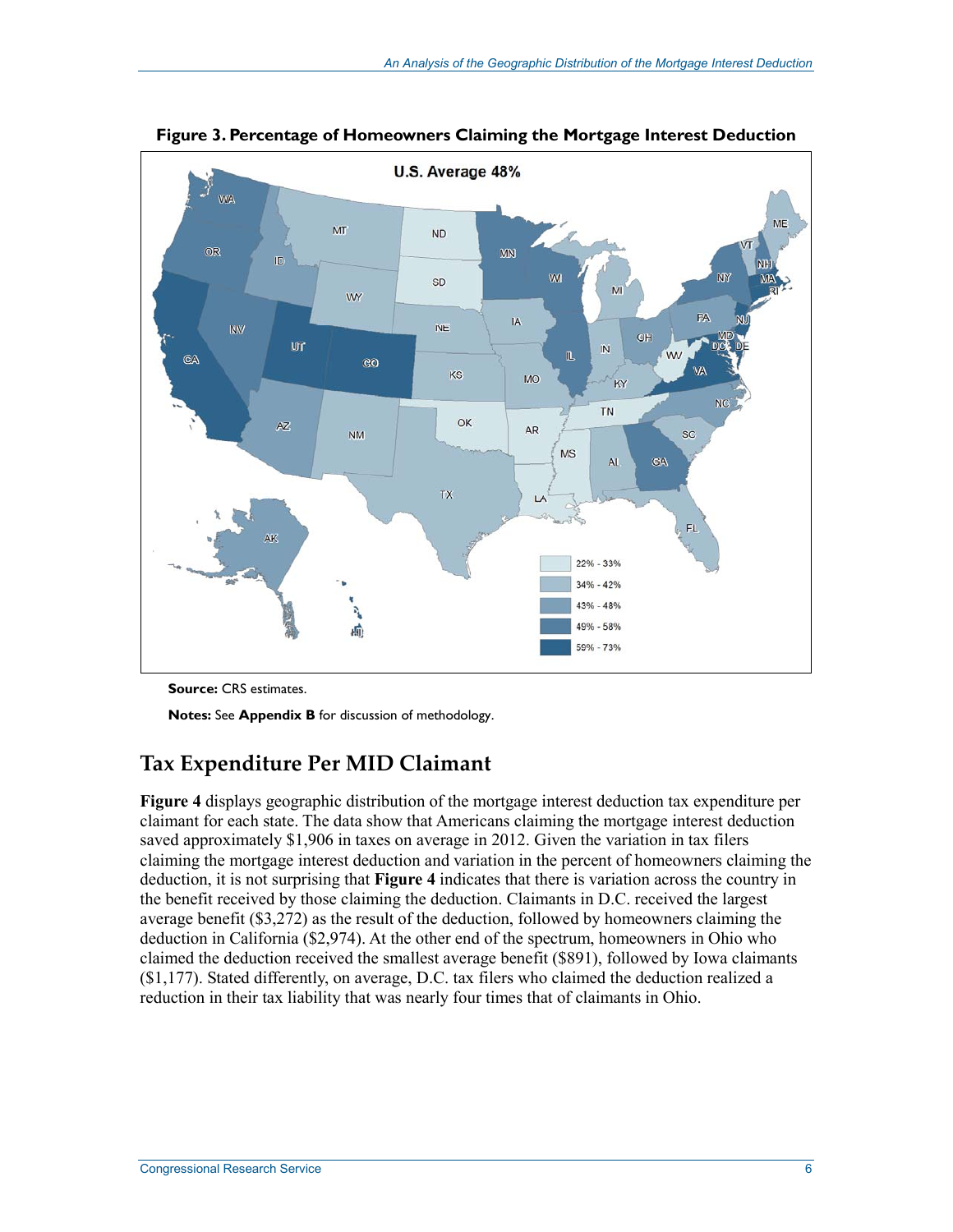

**Figure 4. Mortgage Interest Deduction Tax Expenditure Per Claimant** 

**Source:** CRS estimates.

**Notes:** See **Appendix B** for discussion of methodology.

More generally the distribution shown in **Figure 4**, like the previous two, is skewed toward particular geographic areas of the country. Claimants in the mid-Atlantic states, as well as those on the northeast coast, typically benefited the most. The same is true for most of the west coast (although, beneficiaries in Oregon received less than the national average). Homeowners in Colorado and Utah, as well as Alaska and Hawaii, were also some of the largest beneficiaries of the deduction. Claimants in the Midwest and southern states were generally those who benefited the least from the deduction.

#### **Reasons for the Variation in MID Beneficiaries**

There a number of factors that are likely contributing to the state variation in the various mortgage interest deduction tax expenditure figures presented thus far. Isolating and quantifying the precise effect each factor may have on how many homeowners in a state claim the deduction or on the average benefit received from the deduction is complicated by the interaction of the various factors and the use of state-level data. Still, it is useful to highlight general differences among states that are likely contributing to the variation. Understanding what is causing variation in the benefits bestowed by the mortgage interest deduction is helpful in analyzing potential policy changes.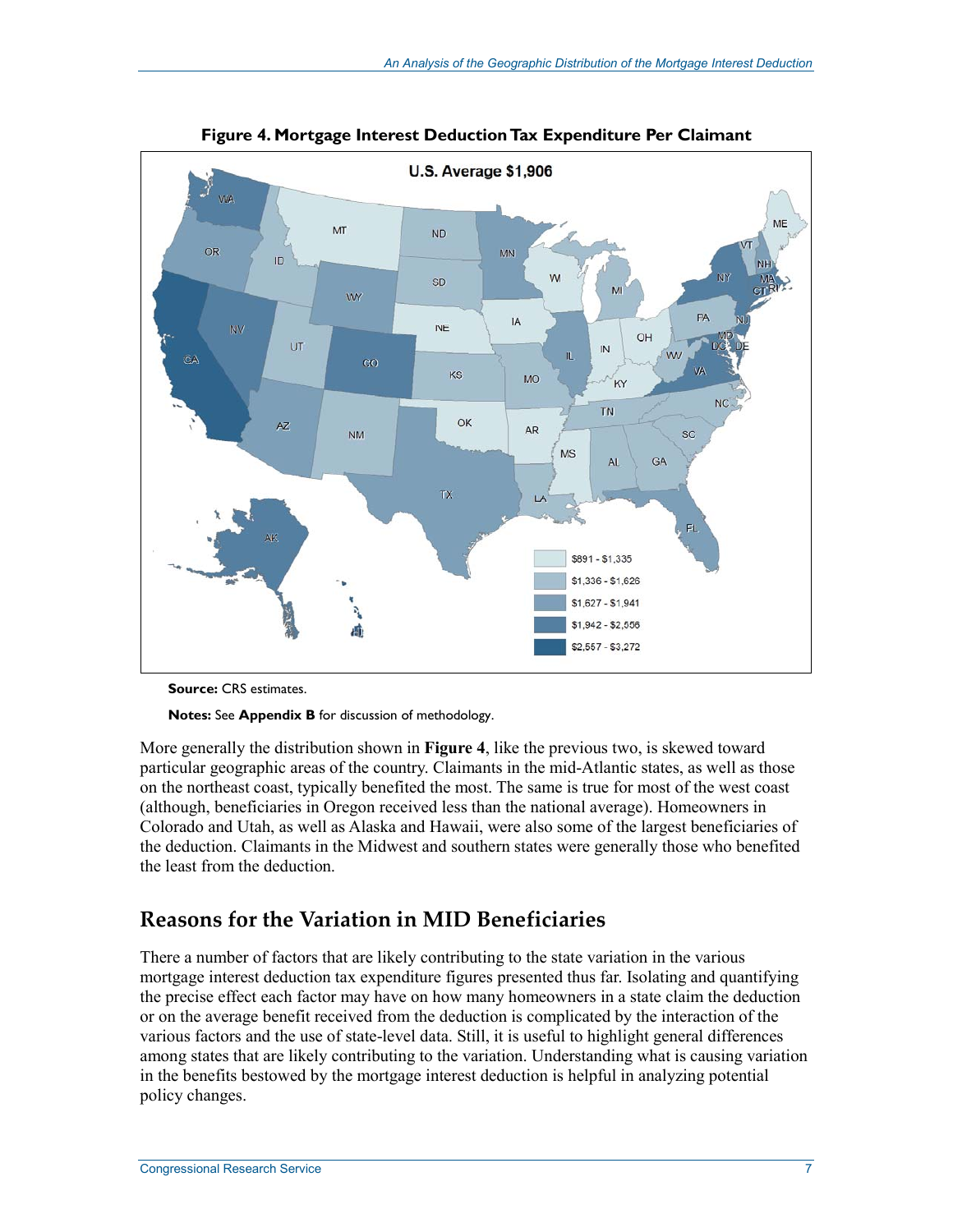#### **Homeownership Rates**

Since the mortgage interest deduction is only available to homeowners, variation in homeownership rates will naturally contribute to variation in which tax filers claim the deduction and therefore who benefits from the deduction. **Figure 5** shows that homeownership rates varied across states from a low of 41.2% in D.C. to a high of 72.8% in Minnesota in 2011.<sup>9</sup> Homeownership rates appear to be lowest in several states that have a concentration of their population in relatively higher cost-of-living areas such as New York, California, and Hawaii, and highest in less densely populated and lower cost-of-living areas such as Iowa, West Virginia, Delaware, and Wyoming.





**Source:** CRS estimates using the U.S Census Bureau's 2011American Community Survey, http://www.census.gov/acs/.

**Notes:** The homeownership rate for each state is defined as the number of owner occupied units divided by the total number of occupied units.

All else equal, states with higher homeownership rates should expect to see higher claims rates because more taxpayers would be eligible for the deduction. How well variation in the

 9 Homeownership rates displayed in **Figure 5** may be below average historical levels in some states that were particularly hard hit by the Great Recession.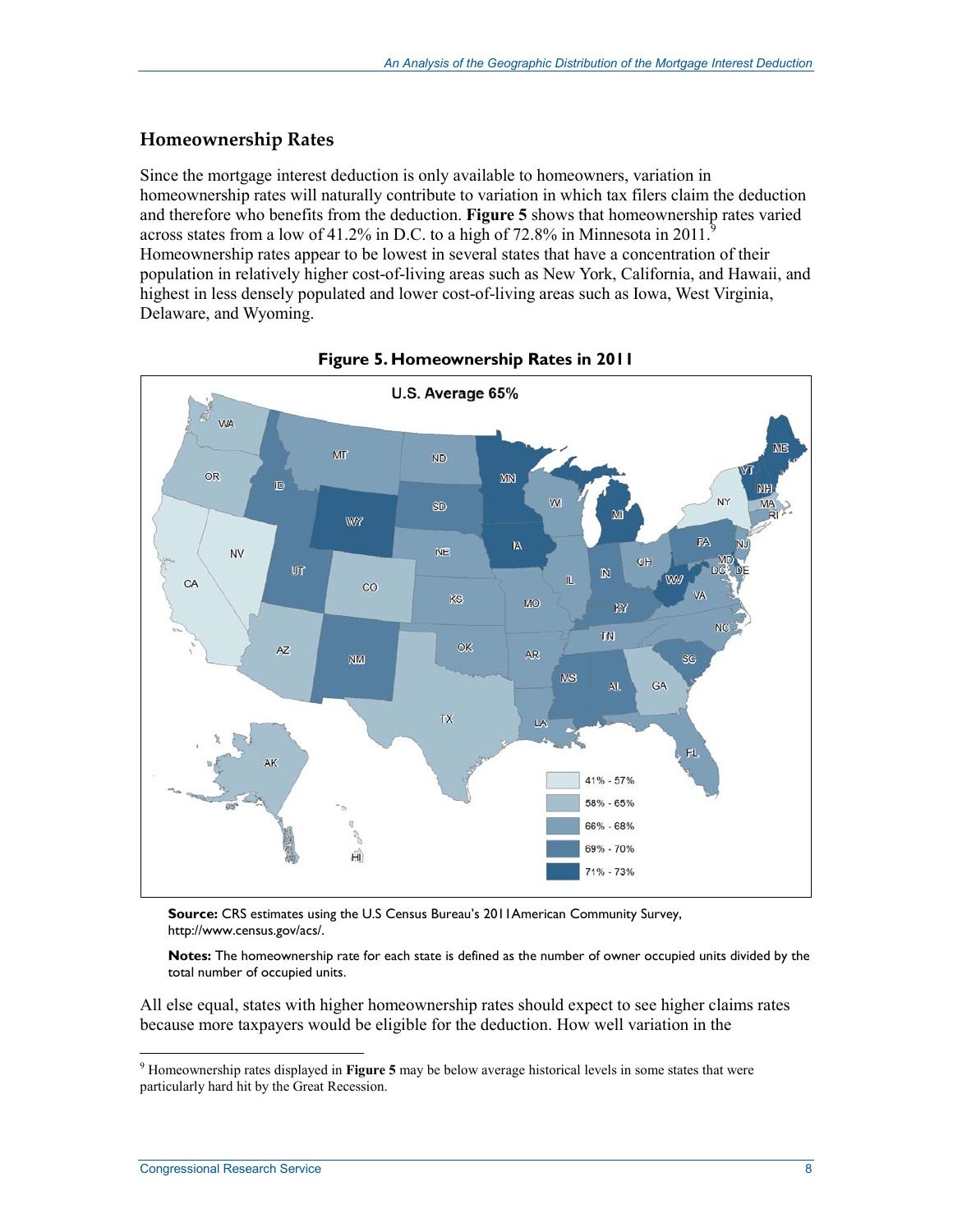homeownership rate explains variation in the average amount of interest homeowners deduct or the average tax savings realized from the deduction is less clear. Two states could have different homeownership rates, but have similar average home prices and incomes, resulting in homeowners in both states deducting similar amounts of interest on average. Of course, all else is not equal in reality and other factors influencing the claims rate may also be interacting with the decision to become a homeowner, which in turn will influence how many people benefit from the deduction.

#### **Home Prices**

Area home prices contribute to the variation in the mortgage interest deduction data in two primary ways. First, homeowners are more likely to claim the deduction in higher priced areas since higher home prices generally require larger mortgages, and hence more interest to be paid. Correspondingly, higher home prices will also result in a larger average benefit from claiming the deduction because of the larger amounts of deductible interest. Thus, homeowners in two different states that are otherwise identical expect for the price of their homes will benefit differently from the deduction. Home prices are typically lower in less populated markets than in densely populated areas and metropolitan markets.<sup>10</sup> Thus, higher average home prices along the east and west coasts likely explain some of the concentration of mortgage interest deduction beneficiaries.

#### **State and Local Taxes**

Variation in state and local taxes, particularly state income and property taxes, likely contributes to variation in the mortgage interest deduction data.<sup>11</sup> Only homeowners who itemize their deductions can claim the mortgage interest deduction. An individual will only itemize if his or her itemized deductions exceed that of the standard deduction. As state and local income and property taxes increase, all else equal it becomes more likely that homeowners will claim the mortgage interest deduction. Nine states currently have no broad-based income tax, including Alaska, Florida, Nevada, New Hampshire, South Dakota, Tennessee, Texas, Washington, and Wyoming. These states accounted for roughly 20% of all homeowners in the United States, with Florida and Texas combining to account for 14% of all homeowners. Florida and Texas both are ranked in the 10 least likely states where tax returns claim the mortgage interest deduction, and the 20 least likely states where homeowners claim the deduction.

#### **Incomes**

1

Area incomes also influence the decision to claim the deduction. Higher area incomes will support higher home prices, which implies greater mortgages and higher interest payments. But higher incomes also imply that the same dollar of mortgage interest deducted will be more valuable than the same dollar deduction at a lower income level. Thus, all else equal, markets with higher incomes should be expected to have a higher claim rate.

 $10$  Home prices can even vary greatly within a state. Other factors that influence the decision to claim the mortgage interest deduction can also vary within states. This is one of the reasons it is particularly difficult to use state-level data to isolate the effects the various factors have on the decision to claim the deduction.

<sup>11</sup> For more on state and local taxes, see CRS Report RL32781, *Federal Deductibility of State and Local Taxes*, by Steven Maguire.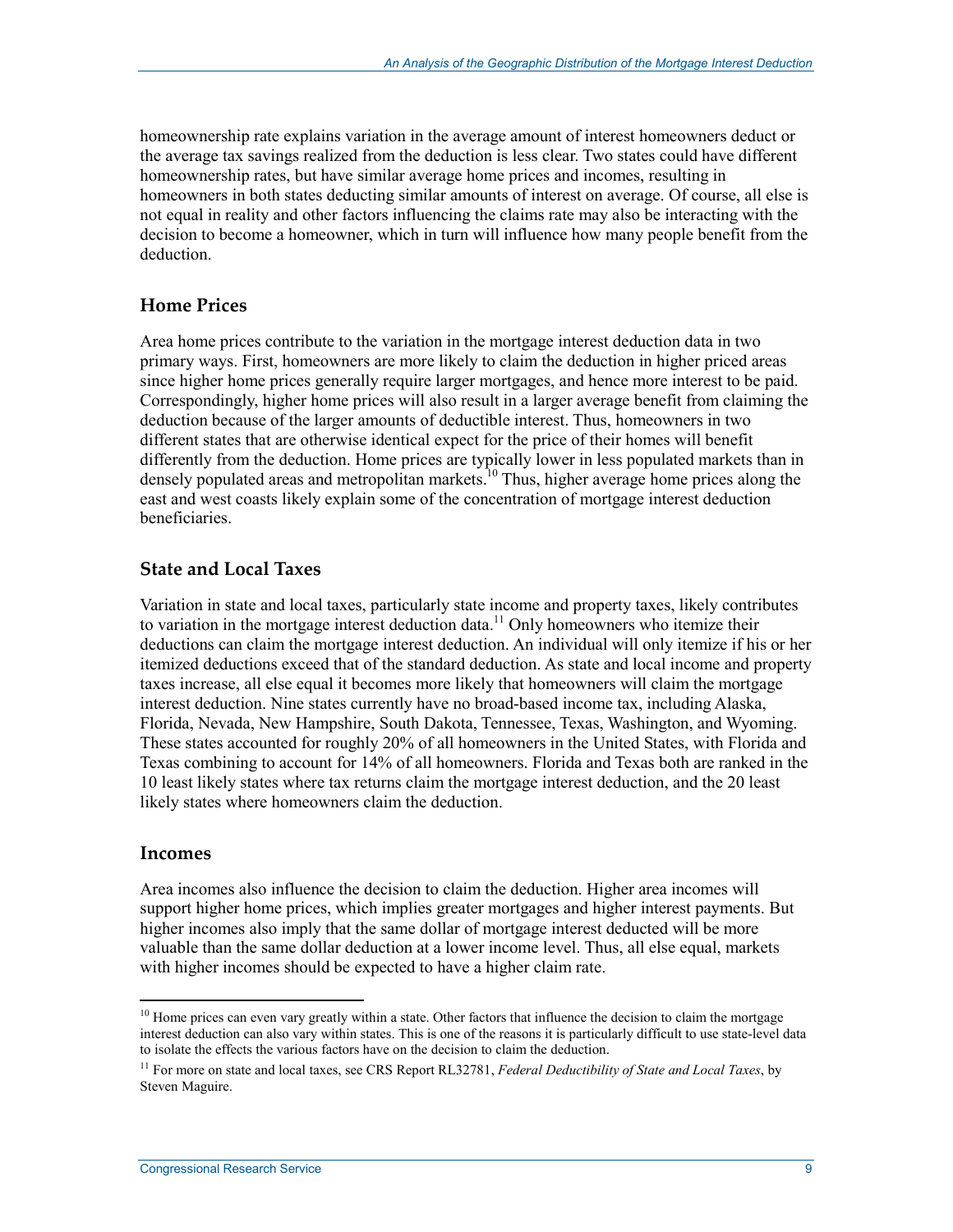## **Policy Options and Considerations**

There are a number of options available to Congress regarding the mortgage interest deduction. This section presents several of the options that are most frequently discussed. It is important to note that any change to the mortgage interest deduction would likely require careful consideration of how to transition to the new policy so as to minimize disruptions to the housing market and overall economy. Depending on its design, a policy modification could result in a more evenly distributed benefit to homeowners.

### **Retain the Current Deduction**

One option available to Congress is to leave the deduction in its current form. The deduction is popular among homeowners as well as industry groups such as the National Association of Realtors, National Association of Homebuilders, and Mortgage Bankers Association. Additionally, the deduction is commonly thought to promote homeownership, which may produce desirable social spillovers. The economic research on the ability of the deduction to increase homeownership and produce social spillovers, however, generally suggests that the deduction does not achieve the often stated policy objective of increasing homeownership. This issue is discussed in greater detail in the next section.

Leaving the mortgage interest deduction unaltered would result in continued differences across states in the deduction's beneficiaries. States with higher homeownership rates, home prices, and average incomes would continue to benefit the most on average. This could be of concern to some if tax expenditures are viewed as government spending administered via the tax code since the spending would continue to be distributed unevenly (in per capita terms). If Congress decides to assist homeowners via the tax code, several alternatives to the mortgage interest deduction may accomplish that objective in a more equitable, and possibly efficient, manner.

## **Eliminate the Deduction**

Congress could eliminate the mortgage interest deduction. This option can be evaluated along several dimensions, starting first with its effect on the tax treatment of taxpayers. The variation in the claims rates and benefit value documented in this report suggests that eliminating the deduction could help promote a more uniform tax treatment across taxpayers. Eliminating the mortgage interest deduction would result in two homeowners, who are equally situated in terms of financial resources but who are located in different states, being treated more equally for tax purposes. Eliminating the mortgage interest deduction would also result in equally positioned homeowners and renters being treated similarly by the tax code.

Elimination of the deduction can also be evaluated by its effect on economic performance or its contribution to improving economic efficiency. Elimination of the deduction could improve the overall performance of the economy if the deduction is currently leading labor and capital to be allocated to less productive uses in the owner-occupied housing sector. A number of studies have found that owner-occupied housing is generally taxed favorably compared to other sectors in the economy.<sup>12</sup> Elimination of the deduction would be a step in the direction of creating more

<sup>&</sup>lt;u>.</u> <sup>12</sup> See, for example CRS Report RL34229, *Corporate Tax Reform: Issues for Congress*, by Jane G. Gravelle; A Joint (continued...)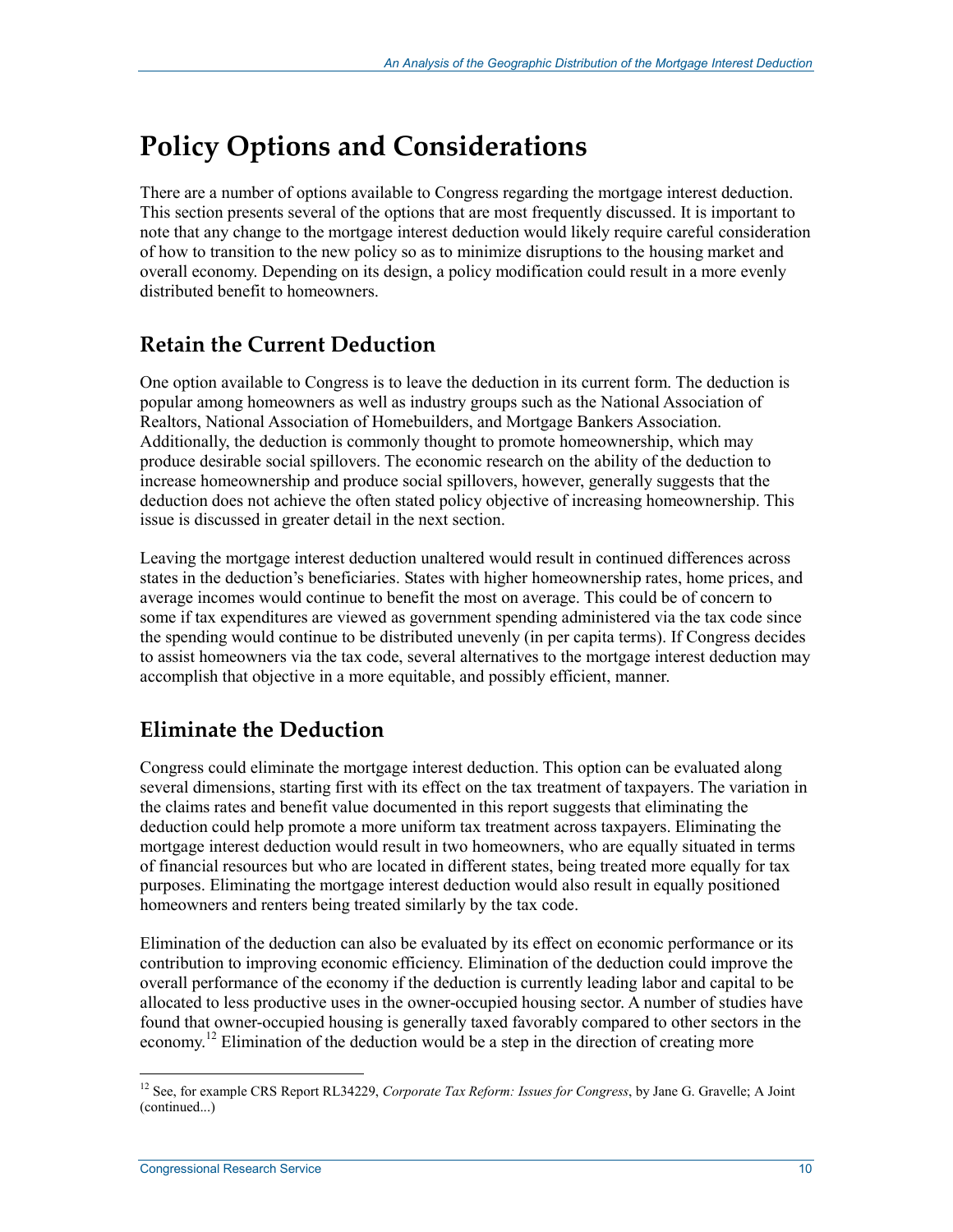uniformity in the tax treatment of various sectors, which would assist in a more efficient allocation of resources across the economy. The increase in federal revenue from eliminating the deduction could also improve the long-term budgetary situation of the United States, implying less reliance on deficits to finance spending.

Additionally, elimination of the deduction can be analyzed by examining the potential effect on the homeownership rate. Economists have identified the primary barrier to homeownership to be the high transaction costs associated with a home purchase—mostly resulting from the down payment requirement.<sup>13</sup> Because the deduction does not directly address the largest barrier to homeownership, and also because the deduction is not well targeted to the group of potential homebuyers most in need of assistance—lower-income households, which includes younger firsttime buyers who do not itemize—the effect of eliminating the deduction is likely to be small in the long run. $14$ 

While elimination of the deduction may in the long run lead to improved economic efficiency with potentially little effect on the homeownership rate, careful consideration would still be required to minimize the likelihood of short-run negative consequences. For example, sudden elimination of the deduction could cause a drop in home demand, leading to a decrease in home prices. The decrease in home prices would impose capital losses on current owners and perhaps produce a lock-in effect—current homeowners could be reluctant to sell at a loss. In addition, the decrease in home prices could lead to a reduction in new home construction, a reduction in homeowner wealth, and the possibility of higher defaults since some homeowners could find themselves underwater on their mortgages. These three events could lead to a negative impact on the broader economy in the short run.

Gradually phasing out the deduction over time could help mitigate the negative consequences for the economy and housing market. Researchers Steven Bourassa and William Grigsby propose eliminating the deduction over a 15- to 20-year period with a fixed date after which the deduction would no longer be available.<sup>15</sup> For example, if January 1, 2034, were chosen as the cut-off date, taxpayers who buy a home in 2014 could claim the deduction for 20 years, buyers in 2015 could claim the deduction for 19 years, and so on. Bourassa and Grigsby postulate that there would be no effect on home demand or prices, although no modeling is done to support their proposal. It is possible that gradually eliminating the deduction could simply delay the negative short-term

 $\overline{a}$ 

<sup>(...</sup>continued)

Report by The White House and the Department of the Treasury, *The President's Framework For Business Tax Reform*, February 2012, http://www.treasury.gov/resource-center/tax-policy/Documents/The-Presidents-Frameworkfor-Business-Tax-Reform-02-22-2012.pdf; and Congressional Budget Office, *Taxing Capital Income: Effective Rates and Approaches to Reform*, October 2005, http://www.cbo.gov/sites/default/files/cbofiles/ftpdocs/67xx/doc6792/10-18 tax.pdf.

<sup>13</sup> See for example, Peter D. Linneman and Susan M. Wachter, "The Impacts of Borrowing Constraints," *Journal of the American Real Estate and Urban Economics Association*, vol. 17, no. 4 (Winter 1989), pp. 389-402; Donald R. Haurin, Patrick H. Hendershott, and Susan M. Wachter, "Borrowing Constraints and the Tenure Choice of Young Households," *Journal of Housing Research*, vol. 8, no. 2 (1997), pp. 137-154; and Mathew Chambers, Carlos Garriga, and Donald Schlagenhauf, "Accounting for Changes in the Homeownership Rate," *International Economic Review*, vol. 50, no. 3 (August 2009), pp. 677-726.

<sup>&</sup>lt;sup>14</sup> For an more in depth analysis and discussion of the effects of the mortgage interest deduction on homeownership, see CRS Report R41596, *The Mortgage Interest and Property Tax Deductions: Analysis and Options*, by Mark P. Keightley

<sup>&</sup>lt;sup>15</sup> Steven C. Bourassa and William G. Grigsby, "Income Tax Concessions for Owner-Occupied," Housing Policy Debate, vol. 11, no. 3 (2000), pp. 521-546.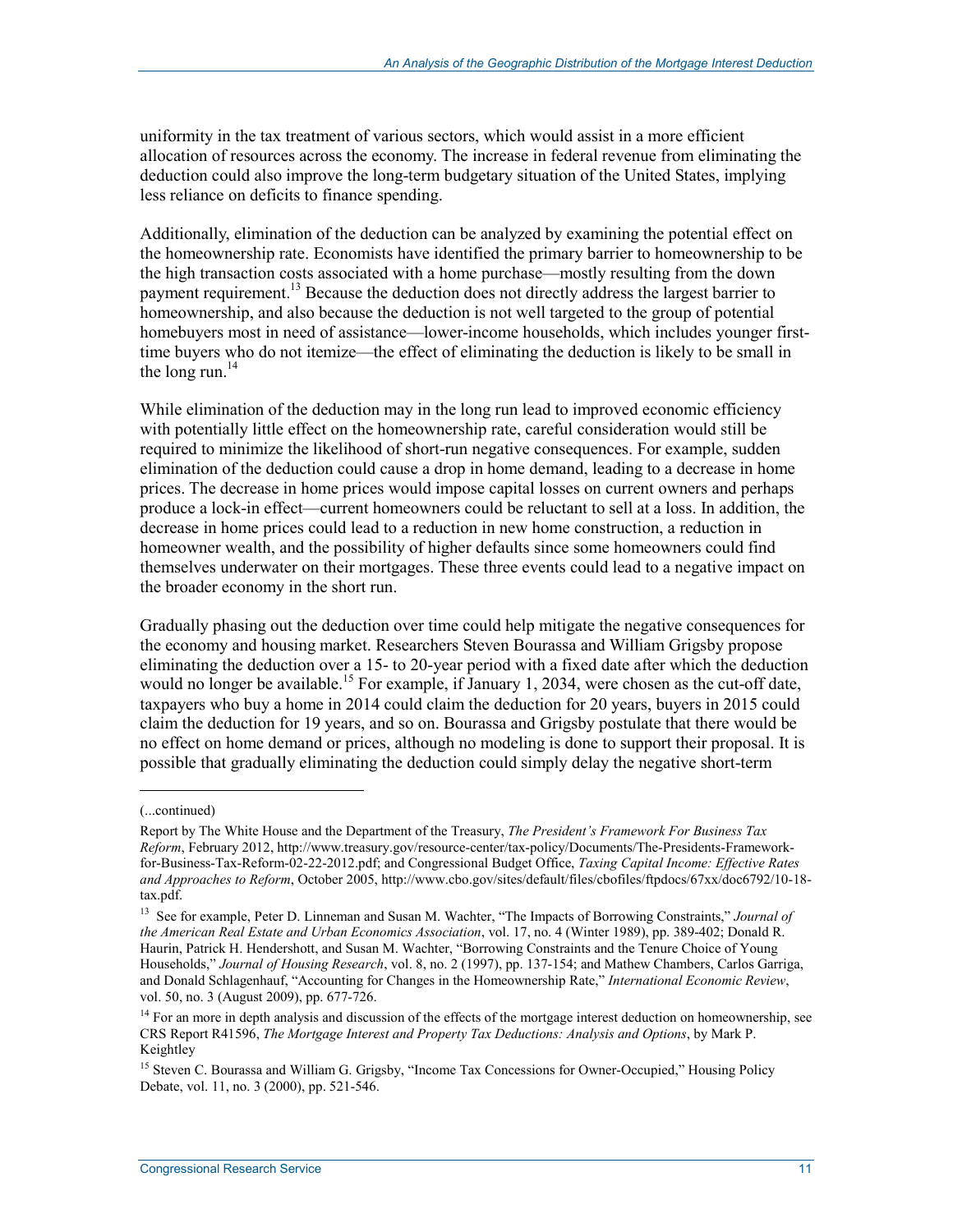consequences for the economy and housing market. This could happen if households do not anticipate the full effects of the deduction's elimination until closer to the chosen cut-off date.

#### **Limit the Deduction**

In between retaining the deduction and eliminating the deduction is the option of limiting its scope. Currently, the mortgage interest deduction may be claimed on interest paid on up to \$1 million of mortgage debt that finances a primary or secondary residence or interest paid on up to \$100,000 of home equity debt (which may be used to finance spending unrelated to the home). It is available every year the mortgage is in repayment. There have been concerns that the rather high mortgage limit and the ability to deduct interest on home equity debt may be providing a tax benefit to taxpayers who would have become homeowners regardless of its existence.

To increase the target effectiveness of the deduction it could be limited to interest paid on a mortgage amount that more closely resembles that of a first-time homebuyer. In 2009, the Congressional Budget Office (CBO) estimated the revenue effect of gradually reducing the maximum mortgage amount on which interest can be deducted from \$1.1 million to \$500,000.<sup>16</sup> The CBO option would not take effect for four years (2013 at the time the report was published), and would decrease the maximum mortgage amount by \$100,000 annually until it reached \$500,000. The CBO estimates this option would raise a total of \$41.4 billion between enactment (2013) and 2019.

Another option would be to leave the maximum mortgage amount unchanged, but limit the amount of interest that could be deducted. For example, the amount of interest that a taxpayer may deduct could be limited to a percentage of their adjusted gross income (AGI), such as 10%, 12%, or 15%. The CBO has offered a similar option for another tax benefit for homeowners—the deduction for state and local property taxes.<sup>17</sup> A more general cap on all itemized deductions has also been the subject of recent discussions.<sup>18</sup>

Limiting the deduction would likely help lessen the interstate variation in the mortgage interest deduction. As discussed, a portion of the variation is attributable to differences across states in income levels. States with higher average incomes should, all else equal, expect to benefit more from the deduction; itemization is more frequent with higher income households, higher incomes can support larger mortgages, and higher incomes imply a higher deduction value per dollar deducted. Placing limits on the amount of interest that can be deducted should help to decrease the variation to some degree, although deductions in general will typically display some variation simply because they increase in value as incomes increase.

1

<sup>16</sup> Congressional Budget Office, *Budget Options Volume 2*, August 2009, p. 189, http://www.cbo.gov/ftpdocs/102xx/ doc10294/08-06-BudgetOptions.pdf.

<sup>17</sup> Congressional Budget Office, *Budget Options Volume 2*, August 2009, p. 190, http://www.cbo.gov/ftpdocs/102xx/ doc10294/08-06-BudgetOptions.pdf.

<sup>18</sup> For more information, see CRS Report R43079, *Restrictions on Itemized Tax Deductions: Policy Options and Analysis*, by Jane G. Gravelle and Sean Lowry.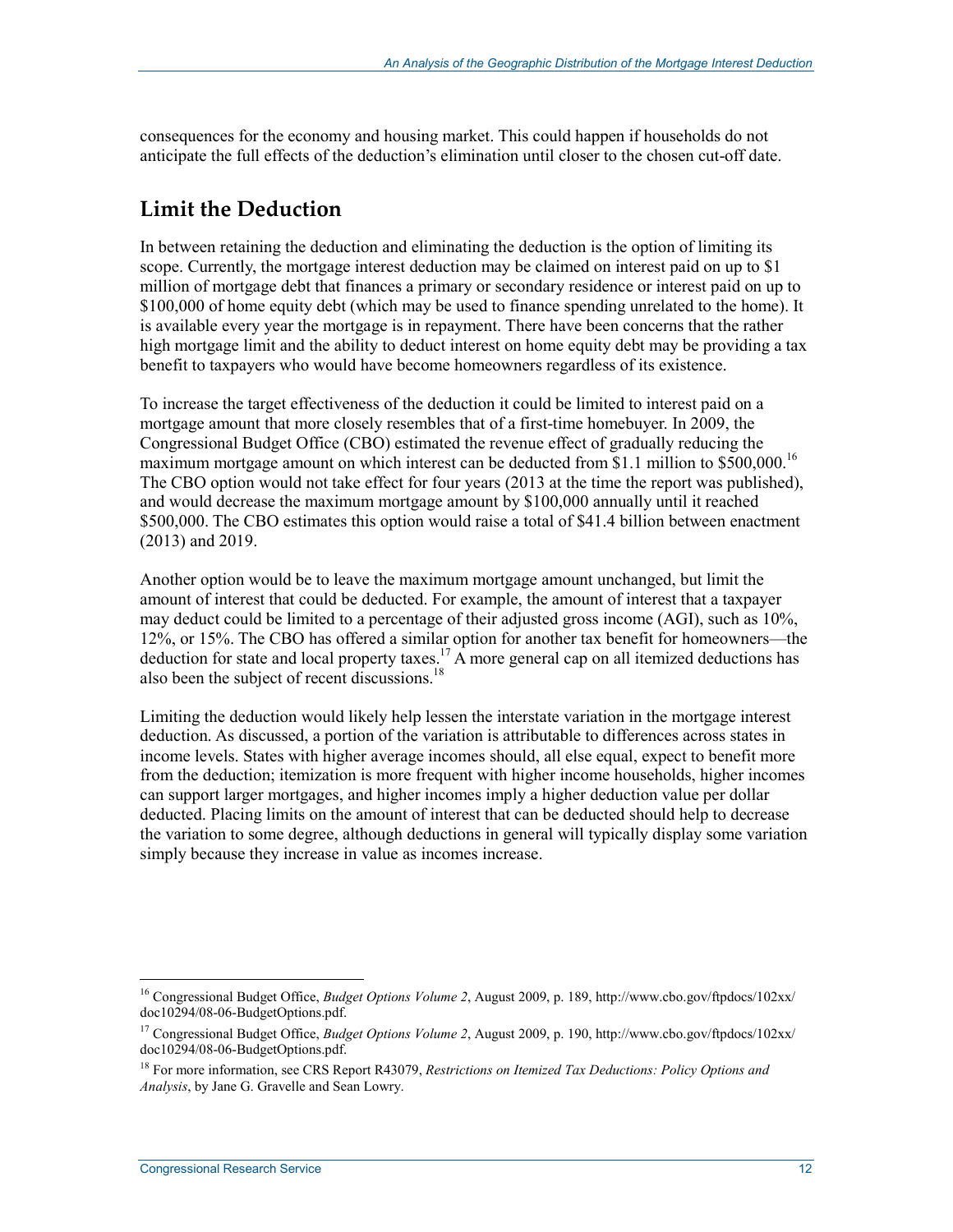### **Replace the Deduction with a Credit**

Another option available to Congress is to replace the mortgage interest deduction with a tax credit. The current deduction tends to provide a proportionally bigger benefit to higher-income homeowners since they buy more expensive homes and are subject to higher marginal tax rates. The requirement that homeowners itemize their tax returns also limits the number of owners who receive the tax benefit. A tax credit for mortgage interest could provide a benefit to more homeowners since itemization would no longer be required. A credit, unlike the current deduction, would have the same dollar-for-dollar value to a homeowner regardless of income, creating a more consistent rate of subsidization across homeowners. Making the tax credit refundable would serve to make it better targeted to lower-income homeowners.

Over the years, several mortgage interest tax credit options have been proposed. Five of the more prominent ones are listed below. All five would limit the deduction to a taxpayer's principal residence. Four out of the five would allow a 15% credit rate. Three of the five credit options would be nonrefundable. Two of the options would limit the size of the mortgage eligible for the credit to \$500,000, while one would limit eligible mortgages to no greater than \$300,000 (with an inflation adjustment). Another option would limit the maximum eligible mortgage to 125% of the area median home prices. And still another would place no cap on the maximum eligible mortgage, but would limit the maximum tax credit one could claim to \$25,000.

- The CBO, in its most recent *Options for Reducing the Deficit* report, presented the option of converting the mortgage interest deduction to a 15% nonrefundable tax credit.19 The credit would be restricted to a taxpayer's primary residence. No credit would be allowed for interest associated with home equity loans. Under this option, the deduction would still be available between 2014 and 2018 as the credit was phased in. Simultaneously, the maximum mortgage amount that would be eligible for the credit would be reduced by \$100,000 during the phase in. From 2019 on, only the credit could be claimed on mortgage amounts up to \$500,000. A similar option was presented by the CBO in  $2009$ <sup>20</sup>
- The American Enterprise Institute's Alan Viard has proposed converting the deduction in a 15% refundable tax credit starting in  $2015<sup>21</sup>$  The credit would be limited to the interest on the first \$300,000 of mortgage debt (in 2013 dollars) associated with one's primary residence (second homes and home equity debt would be excluded). The qualifying mortgage amount would be adjusted annually for inflation. Homeowners could still claim the deduction but only at 90% of its current value, decreasing by 10% annually. A homeowner could switch to the tax credit regime at any time.
- President Obama's National Commission on Fiscal Responsibility and Reform (Fiscal Commission) recommended replacing the mortgage interest deduction

<sup>1</sup> 19 Congressional Budget Office, *Options for Reducing the Deficit: 2014 to 2023*, November 2013, p. 115, http://www.cbo.gov/sites/default/files/cbofiles/attachments/44715-OptionsForReducingDeficit-2\_1.pdf

<sup>20</sup> U.S. Congress, Congressional Budget Office, *Budget Options Volume 2*, August 2009, p. 187, http://www.cbo.gov/ ftpdocs/102xx/doc10294/08-06-BudgetOptions.pdf.

<sup>21</sup> Alan D. Viard, "Replacing the Home Mortgage Interest Deduction," in *15 Ways to Rethink the Federal Budget*, ed. Michael Greenstone, Max Harris, Karen Li, Adam Looney, and Jeremy Patashnik (The Hamilton Project, 2013), pp. 45-49.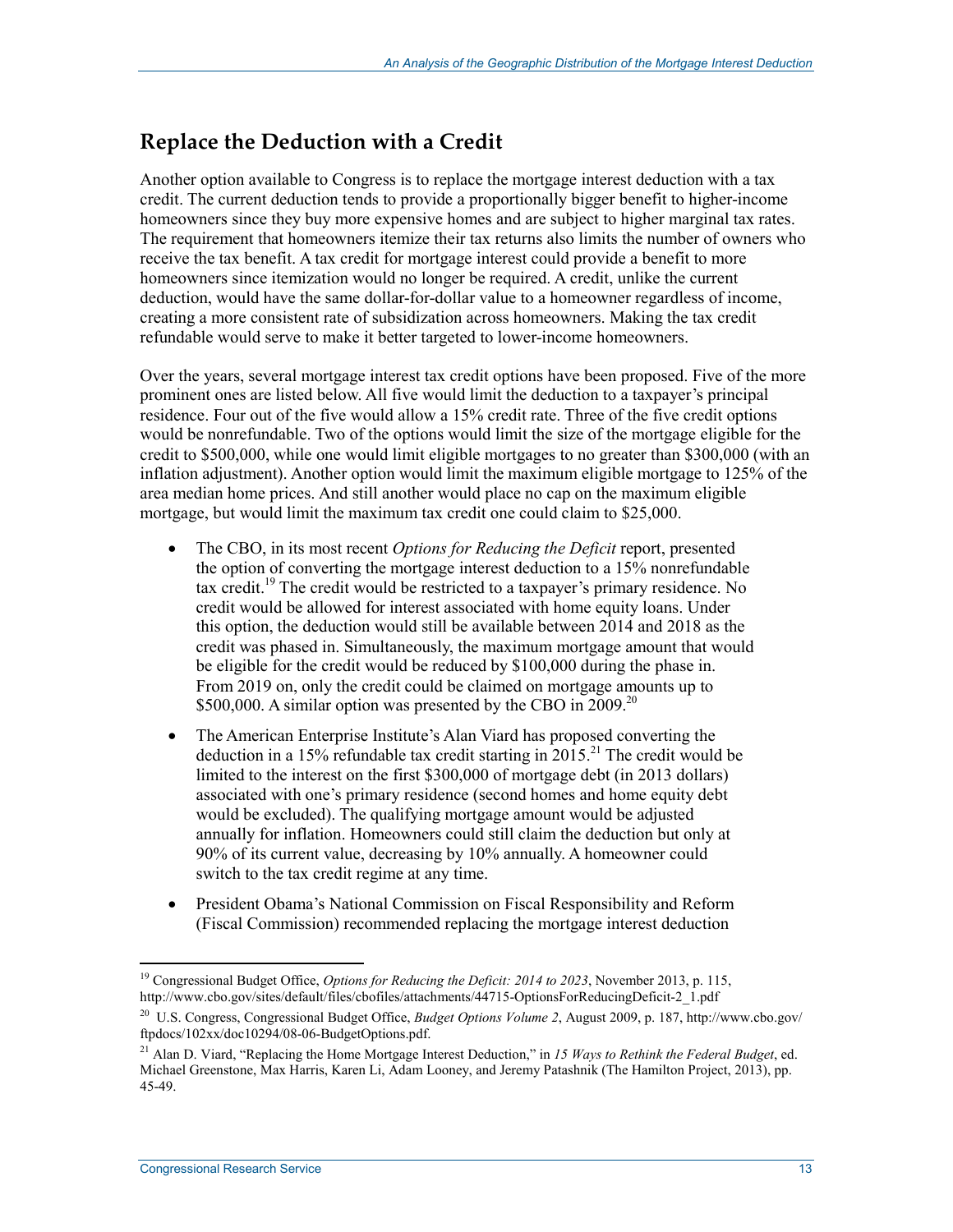with a nonrefundable credit equal to 12% of the interest paid on mortgages of  $$500,000$  or less.<sup>22</sup> The credit would be restricted to a taxpayer's primary residence. No credit would be allowed for interest associated with home equity loans.

- The Bipartisan Policy Center's Debt Reduction Taskforce, co-chaired by former Senator Pete Domenici and former CBO Director Alice Rivlin, proposes a 15% credit for up to \$25,000 of interest paid on a mortgage associated with a principal residence—interest paid on home equity loans, and second homes would be ineligible.23 The tax credit would be refundable, which would help lower-income homeowners, who would be allowed to take advantage of the credit. The proposed credit would be administered via mortgage lenders who would apply for the credit and transfer it to homeowners by lowering their interest payments in an amount equal to the credit.
- In 2005, President George W. Bush's Advisory Panel on Federal Tax Reform (Tax Reform Panel) also proposed replacing the mortgage interest deduction with a credit.<sup>24</sup> Specifically, the Tax Reform Panel proposed a tax credit equal to 15% of mortgage interest paid. Under the proposal, the credit would be restricted to a taxpayer's primary residence. The size of the mortgage for which claiming the interest credit would be limited to 125% of median home price in the taxpayer's region. It appears from the Panel's report that the credit would be nonrefundable.

1

<sup>&</sup>lt;sup>22</sup> The National Commission on Fiscal Responsibility and Reform, *The Moment of Truth*, Washington, DC, December 2010, p. 31, http://www.fiscalcommission.gov/sites/fiscalcommission.gov/files/documents/ TheMomentofTruth12\_1\_2010.pdf.

<sup>23</sup> The Debt Reduction Task Force, *Restoring America's Future: Reviving the Economy, Cutting Spending and Debt, and Creating a Simple, Pro-Growth Tax System*, Bipartisian Policy Center, Washington, DC, November 2010, pp. 35- 36, http://www.bipartisanpolicy.org/sites/default/files/FINAL%20DRTF%20REPORT%2011.16.10.pdf.

<sup>24</sup> The President's Advisory Panel on Federal Tax Reform, *Simple, Fair, and Pro-Growth: Proposals to Fix America's Tax System*, November 2005, http://www.treasury.gov/resource-center/tax-policy/Documents/Simple-Fair-and-Pro-Growth-Proposals-to-Fix-Americas-Tax-System-11-2005.pdf.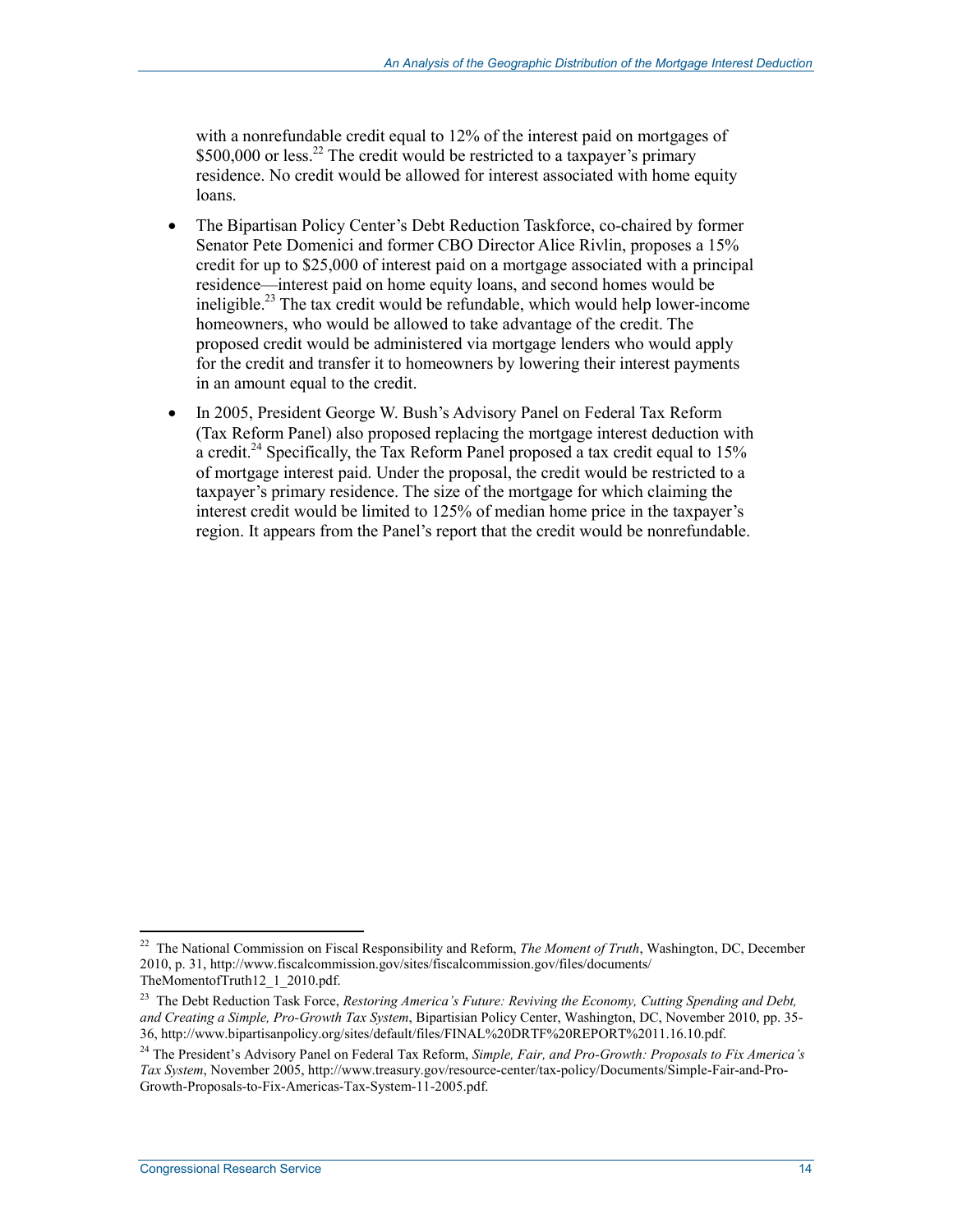## **Appendix A. Tabular Presentation of Report Data**

| <b>State</b> | Mortgage Interest<br><b>Deduction Tax</b><br><b>Expenditure Per</b><br>Capita | Percentage of<br><b>Tax Filers</b><br><b>Claiming the</b><br>Mortgage<br>Interest<br><b>Deduction</b> | Percentage of<br><b>Homeowners</b><br><b>Claiming the</b><br>Mortgage<br>Interest<br><b>Deduction</b> | Mortgage<br><b>Interest</b><br><b>Deduction Tax</b><br><b>Expenditure</b><br>Per Claimant | Homeownership<br>Rate |
|--------------|-------------------------------------------------------------------------------|-------------------------------------------------------------------------------------------------------|-------------------------------------------------------------------------------------------------------|-------------------------------------------------------------------------------------------|-----------------------|
| AK           | \$223                                                                         | 21%                                                                                                   | 48%                                                                                                   | \$2,067                                                                                   | 63%                   |
| AL           | \$138                                                                         | 22%                                                                                                   | 36%                                                                                                   | \$1,439                                                                                   | 70%                   |
| <b>AR</b>    | \$101                                                                         | 18%                                                                                                   | 30%                                                                                                   | \$1,310                                                                                   | 67%                   |
| AZ           | \$208                                                                         | 26%                                                                                                   | 48%                                                                                                   | \$1,875                                                                                   | 64%                   |
| CA           | \$352                                                                         | 26%                                                                                                   | 65%                                                                                                   | \$2,974                                                                                   | 55%                   |
| CO           | \$300                                                                         | 31%                                                                                                   | 59%                                                                                                   | \$2,043                                                                                   | 64%                   |
| <b>CT</b>    | \$360                                                                         | 33%                                                                                                   | 64%                                                                                                   | \$2,224                                                                                   | 67%                   |
| DC           | \$426                                                                         | 24%                                                                                                   | 73%                                                                                                   | \$3,272                                                                                   | 41%                   |
| DE           | \$255                                                                         | 29%                                                                                                   | 54%                                                                                                   | \$1,808                                                                                   | 72%                   |
| FL.          | \$173                                                                         | 18%                                                                                                   | 37%                                                                                                   | \$1,899                                                                                   | 67%                   |
| GA           | \$198                                                                         | 26%                                                                                                   | 53%                                                                                                   | \$1,611                                                                                   | 65%                   |
| HI           | \$278                                                                         | 23%                                                                                                   | 59%                                                                                                   | \$2,556                                                                                   | 57%                   |
| IA           | \$129                                                                         | 24%                                                                                                   | 38%                                                                                                   | \$1,177                                                                                   | 72%                   |
| ID           | \$151                                                                         | 26%                                                                                                   | 44%                                                                                                   | \$1,371                                                                                   | 69%                   |
| IL.          | \$229                                                                         | 27%                                                                                                   | 52%                                                                                                   | \$1,779                                                                                   | 67%                   |
| $\sf IN$     | \$130                                                                         | 22%                                                                                                   | 38%                                                                                                   | \$1,290                                                                                   | 70%                   |
| KS           | \$147                                                                         | 23%                                                                                                   | 41%                                                                                                   | \$1,374                                                                                   | 68%                   |
| KY           | \$119                                                                         | 23%                                                                                                   | 38%                                                                                                   | \$1,202                                                                                   | 69%                   |
| LA           | \$112                                                                         | 17%                                                                                                   | 30%                                                                                                   | \$1,493                                                                                   | 66%                   |
| MA           | \$336                                                                         | 30%                                                                                                   | 63%                                                                                                   | \$2,238                                                                                   | 62%                   |
| MD           | \$414                                                                         | 35%                                                                                                   | 70%                                                                                                   | \$2,398                                                                                   | 67%                   |
| ME           | \$151                                                                         | 25%                                                                                                   | 40%                                                                                                   | \$1,282                                                                                   | 71%                   |
| MI           | \$162                                                                         | 24%                                                                                                   | 42%                                                                                                   | \$1,408                                                                                   | 72%                   |
| MN           | \$261                                                                         | 31%                                                                                                   | 53%                                                                                                   | \$1,710                                                                                   | 73%                   |
| MO           | \$148                                                                         | 24%                                                                                                   | 40%                                                                                                   | \$1,379                                                                                   | 68%                   |
| MS           | \$87                                                                          | 17%                                                                                                   | 29%                                                                                                   | \$1,198                                                                                   | 70%                   |
| MT           | \$146                                                                         | 23%                                                                                                   | 40%                                                                                                   | \$1,336                                                                                   | 68%                   |
| $NC$         | \$182                                                                         | 27%                                                                                                   | 47%                                                                                                   | \$1,512                                                                                   | 67%                   |
| ND           | \$108                                                                         | 15%                                                                                                   | 27%                                                                                                   | \$1,455                                                                                   | 66%                   |
| $\sf NE$     | \$135                                                                         | 23%                                                                                                   | 41%                                                                                                   | \$1,249                                                                                   | 67%                   |

#### **Table A-1. Statistics on Mortgage Interest Deduction Tax Expenditures, by State**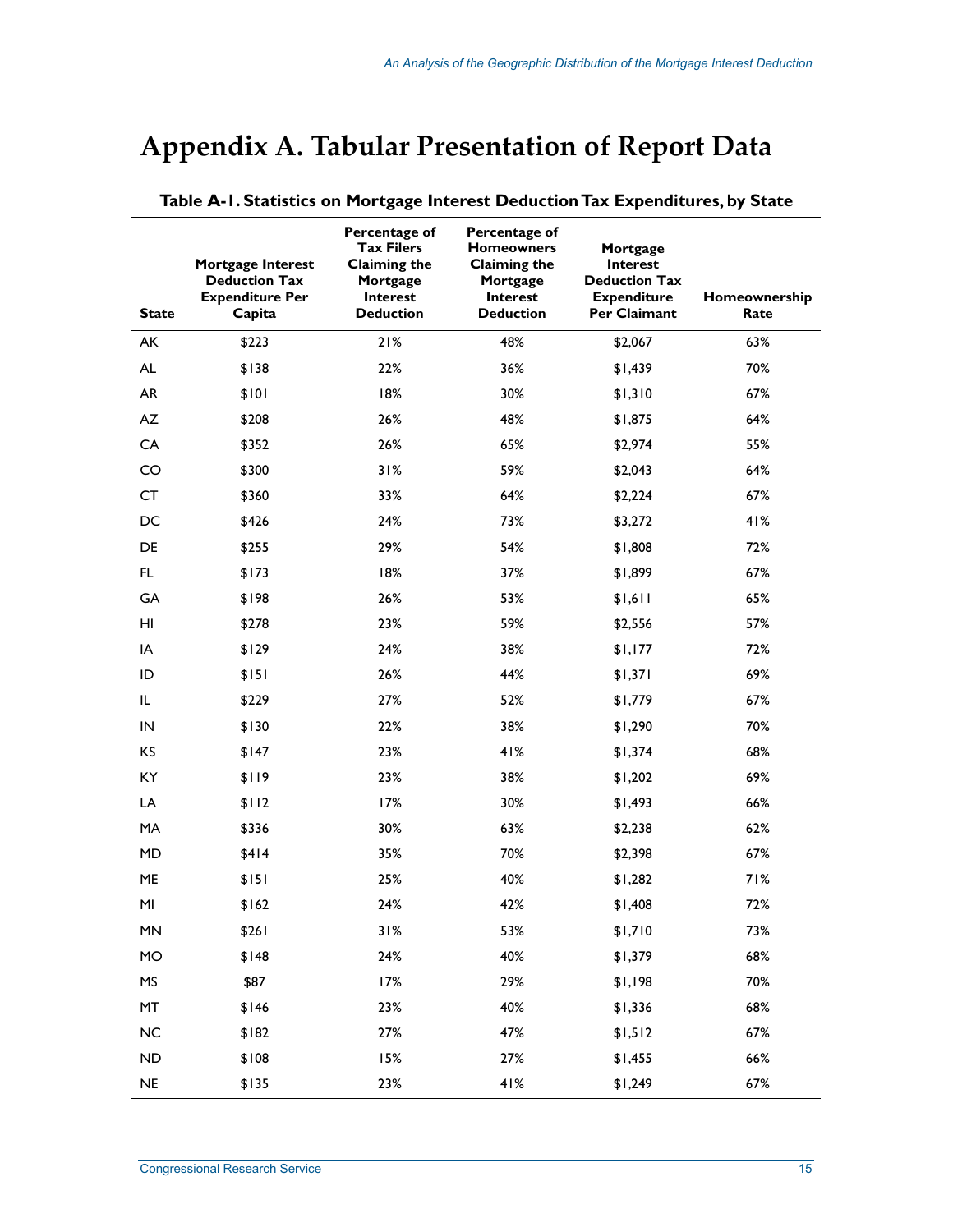| <b>State</b>   | Mortgage Interest<br><b>Deduction Tax</b><br><b>Expenditure Per</b><br>Capita | Percentage of<br><b>Tax Filers</b><br><b>Claiming the</b><br>Mortgage<br><b>Interest</b><br><b>Deduction</b> | Percentage of<br><b>Homeowners</b><br><b>Claiming the</b><br>Mortgage<br><b>Interest</b><br><b>Deduction</b> | Mortgage<br>Interest<br><b>Deduction Tax</b><br><b>Expenditure</b><br>Per Claimant | Homeownership<br>Rate |
|----------------|-------------------------------------------------------------------------------|--------------------------------------------------------------------------------------------------------------|--------------------------------------------------------------------------------------------------------------|------------------------------------------------------------------------------------|-----------------------|
| <b>NH</b>      | \$269                                                                         | 29%                                                                                                          | 53%                                                                                                          | \$1,808                                                                            | 71%                   |
| <b>NJ</b>      | \$354                                                                         | 31%                                                                                                          | 65%                                                                                                          | \$2,320                                                                            | 65%                   |
| <b>NM</b>      | \$138                                                                         | 20%                                                                                                          | 35%                                                                                                          | \$1,554                                                                            | 68%                   |
| <b>NV</b>      | \$205                                                                         | 22%                                                                                                          | 52%                                                                                                          | \$1,941                                                                            | 56%                   |
| <b>NY</b>      | \$231                                                                         | 22%                                                                                                          | 55%                                                                                                          | \$2,134                                                                            | 54%                   |
| OH             | \$104                                                                         | 24%                                                                                                          | 44%                                                                                                          | \$891                                                                              | 67%                   |
| OK             | \$110                                                                         | 19%                                                                                                          | 32%                                                                                                          | \$1,326                                                                            | 67%                   |
| OR             | \$228                                                                         | 30%                                                                                                          | 58%                                                                                                          | \$1,665                                                                            | 61%                   |
| PA             | \$187                                                                         | 24%                                                                                                          | 44%                                                                                                          | \$1,598                                                                            | 69%                   |
| R <sub>l</sub> | \$230                                                                         | 29%                                                                                                          | 59%                                                                                                          | \$1,626                                                                            | 61%                   |
| SC             | \$157                                                                         | 24%                                                                                                          | 41%                                                                                                          | \$1,474                                                                            | 69%                   |
| SD             | \$103                                                                         | 14%                                                                                                          | 27%                                                                                                          | \$1,439                                                                            | 68%                   |
| <b>TN</b>      | \$133                                                                         | 19%                                                                                                          | 33%                                                                                                          | \$1,582                                                                            | 67%                   |
| <b>TX</b>      | \$148                                                                         | 19%                                                                                                          | 39%                                                                                                          | \$1,756                                                                            | 63%                   |
| UT             | \$199                                                                         | 31%                                                                                                          | 59%                                                                                                          | \$1,550                                                                            | 69%                   |
| VA             | \$372                                                                         | 32%                                                                                                          | 60%                                                                                                          | \$2,478                                                                            | 67%                   |
| VT             | \$165                                                                         | 24%                                                                                                          | 41%                                                                                                          | \$1,366                                                                            | 71%                   |
| <b>WA</b>      | \$304                                                                         | 29%                                                                                                          | 56%                                                                                                          | \$2,246                                                                            | 63%                   |
| WI             | \$171                                                                         | 33%                                                                                                          | 51%                                                                                                          | \$1,253                                                                            | 68%                   |
| <b>WV</b>      | \$88                                                                          | 15%                                                                                                          | 22%                                                                                                          | \$1,395                                                                            | 72%                   |
| WY             | \$173                                                                         | 21%                                                                                                          | 35%                                                                                                          | \$1,788                                                                            | 71%                   |
| U.S.           | \$219                                                                         | 25%                                                                                                          | 48%                                                                                                          | \$1,906                                                                            | 65%                   |

**Source: CRS estimates.** 

**Notes:** CRS estimates based on the data cited in **Appendix B**.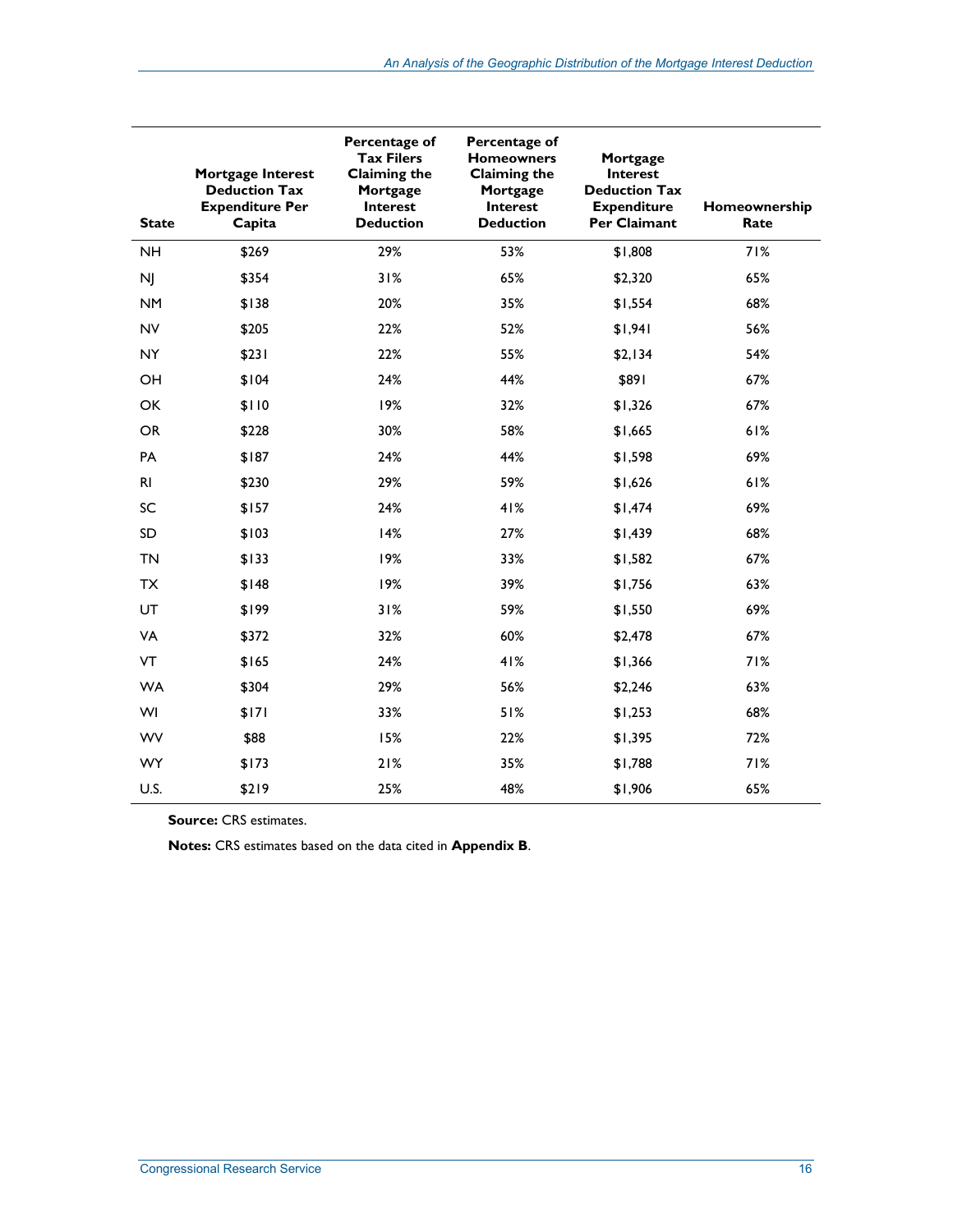## **Appendix B. Data and Estimate Methodology**

The data used in this report came from the four sources listed below. All data are for year 2011 except for the JCT's aggregate tax expenditure estimate for the mortgage interest deduction. The methodology for producing the state-by-state distributional estimates (described below) required use of the JCT's estimate of the mortgage interest deduction tax expenditure by income. Unfortunately, there was no such distributional estimate for 2011, but there was one for 2010 and 2012. The 2012 distributional estimate was used because it likely better reflects the current state of the housing market.

- 1. The 2011 American Community Survey produced by the U.S Census Bureau (http://www.census.gov/acs/).
	- Housing unit data and mortgage status data, by state.
- 2. The 2011 Population Estimates produced by the U.S. Census Bureau (http://www.census.gov/popest/data/historical/2010s/vintage\_2011/index.html).
	- Population estimates.
- 3. The 2011 Statistics of Income produced by the Internal Revenue Service (http://www.irs.gov/uac/SOI-Tax-Stats---Historic-Table-2).
	- All individual tax filer related data, by state.
- 4. The Joint Committee on Taxation, *Estimates Of Federal Tax Expenditures For Fiscal Years 2012-2017* (https://www.jct.gov/).
	- Mortgage interest deduction tax expenditures estimates for 2012.

The estimate for the geographic distribution of the mortgage interest deduction tax expenditure was produced using an approach developed by economist Martin A. Sullivan.<sup>25</sup> Sullivan's method accounts for both differences in incomes across states—and therefore, differences in tax rates and differences in the amount of interest deducted in each state.

The first step is to compute national "average marginal" tax rates for various income groups. The tax rates were calculated by first consolidating the income classes used by the JCT in their distributional estimates so that they matched the smaller number of income classes in IRS's Statistics of Income (SOI) data. The JCT's distributional estimates are reproduced in **Table B-1**. Next, the JCT expenditure estimate for each income class was divided by the amount of mortgage interest deducted in each income class as reported in the SOI data. This produced an estimate of the national "average marginal" tax rate for each income class.

<u>.</u>

<sup>25</sup> Martin A. Sullivan, "Mortgage Deduction Heavily Favors Blue States," *Tax Notes*, January 24, 2011, pp. 364-367.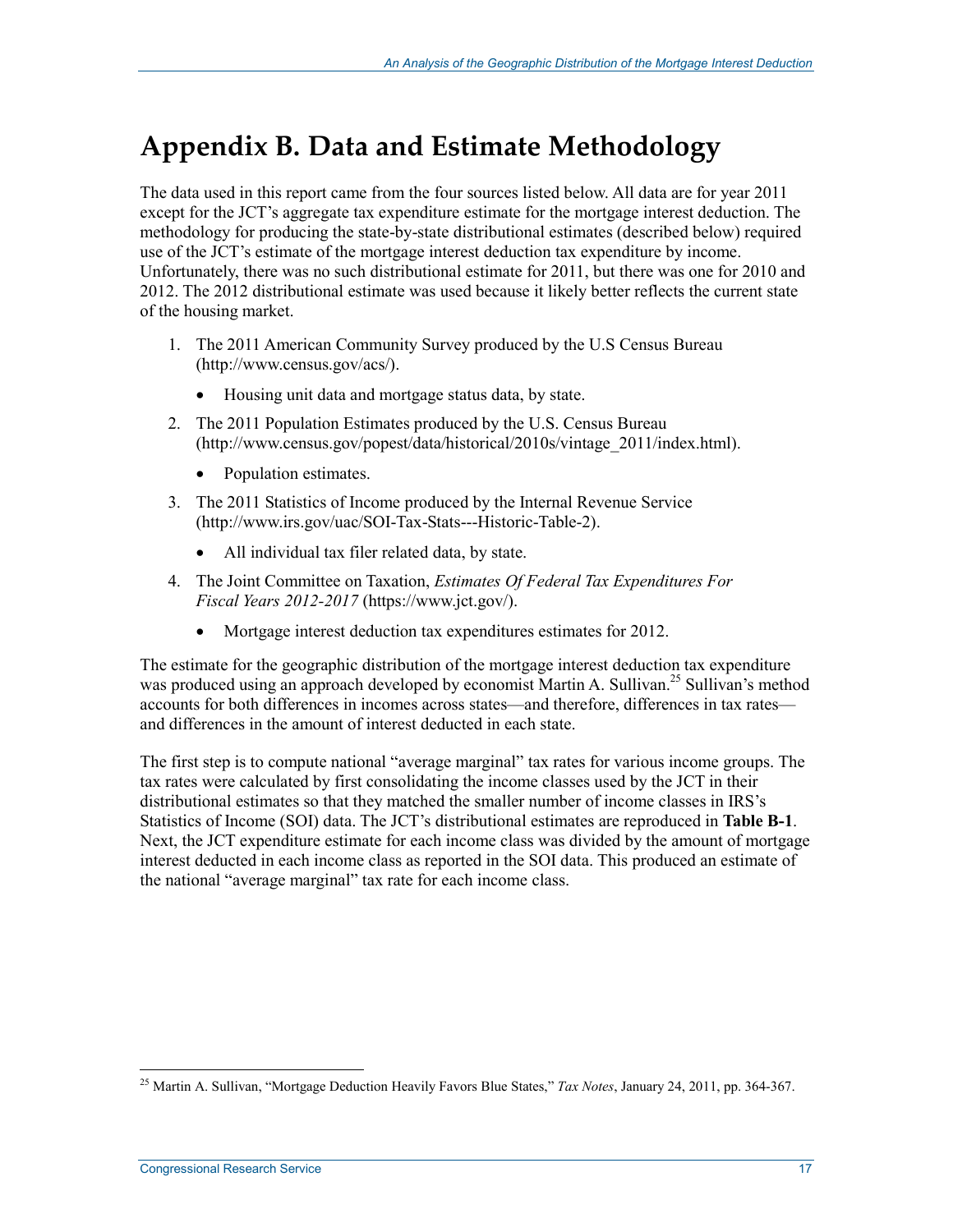|                        | <b>Mortgage Interest Deduction</b> |                          |  |  |
|------------------------|------------------------------------|--------------------------|--|--|
| <b>Income Class</b>    | <b>Returns (thousands)</b>         | <b>Amount (millions)</b> |  |  |
| Below \$10,000         |                                    | \$1                      |  |  |
| \$10,000 to \$20,000   | 177                                | \$48                     |  |  |
| \$20,000 to \$30,000   | 489                                | \$235                    |  |  |
| \$30,000 to \$40,0000  | 997                                | \$585                    |  |  |
| \$40,0000 to \$50,000  | 1,792                              | \$1,151                  |  |  |
| \$50,000 to \$75,000   | 5.799                              | \$5,906                  |  |  |
| \$75,000 to \$100,000  | 6,081                              | \$7,567                  |  |  |
| \$100,000 to \$200,000 | 14,065                             | \$29,068                 |  |  |
| \$200,000 and over     | 4,701                              | \$23,606                 |  |  |
| Total                  | 34,102                             | \$68,166                 |  |  |

#### **Table B-1. Distribution by Income Class of Mortgage Interest Deduction Tax Expenditure, at 2012 Rates and 2012 Income Levels**

**Source:** Joint Committee on Taxation, *Estimates Of Federal Tax Expenditures For Fiscal Years 2012-2017,*  https://www.jct.gov/publications.html?func=startdown&id=4503.

For each state, the tax rates were then multiplied by the amount of mortgage interest deducted in each respective income class and then summed. Finally, the tax rates were increased uniformly until the aggregate summed amount exactly matched the JCT's aggregate tax expenditure estimate. This produced an estimate of each state's share of the JCT's mortgage interest deduction tax expenditure estimate. The estimated tax rates produced by this approach are reported in **Table B-2**.

#### **Table B-2. Estimated Average Tax Rates for Purposes of Allocating the Mortgage Interest Deduction Tax Expenditure to States**

| <b>Income Class</b>    | <b>Estimated Tax Rate</b> |
|------------------------|---------------------------|
| Below \$50,000         | 3.31%                     |
| \$50,000 to \$75,000   | 10.21%                    |
| \$75,000 to \$100,000  | 13.02%                    |
| \$100,000 to \$200,000 | 24.82%                    |
| Above \$200,000        | 37.11%                    |

**Source:** CRS calculations using Internal Revenue Service's 2011 Statistics of Income (SOI) http://www.irs.gov/ uac/SOI-Tax-Stats---Historic-Table-2 and Joint Committee on Taxation, *Estimates Of Federal Tax Expenditures For Fiscal Years 2012-2017,* https://www.jct.gov/publications.html?func=startdown&id=4503.

#### **Note:**

a. This estimated tax rate exceeds the highest marginal tax rate for this income group (35%) for several reasons. First, the definitions of income used in the JCT estimates and the IRS data are not identical. Second, the JCT data used to in the tax rate calculation are estimates. Third, as explained in the methodology description, the tax rates presented here were adjusted to ensure that the aggregate estimates allocated to the states matched exactly the JCT's aggregate tax expenditure estimate.